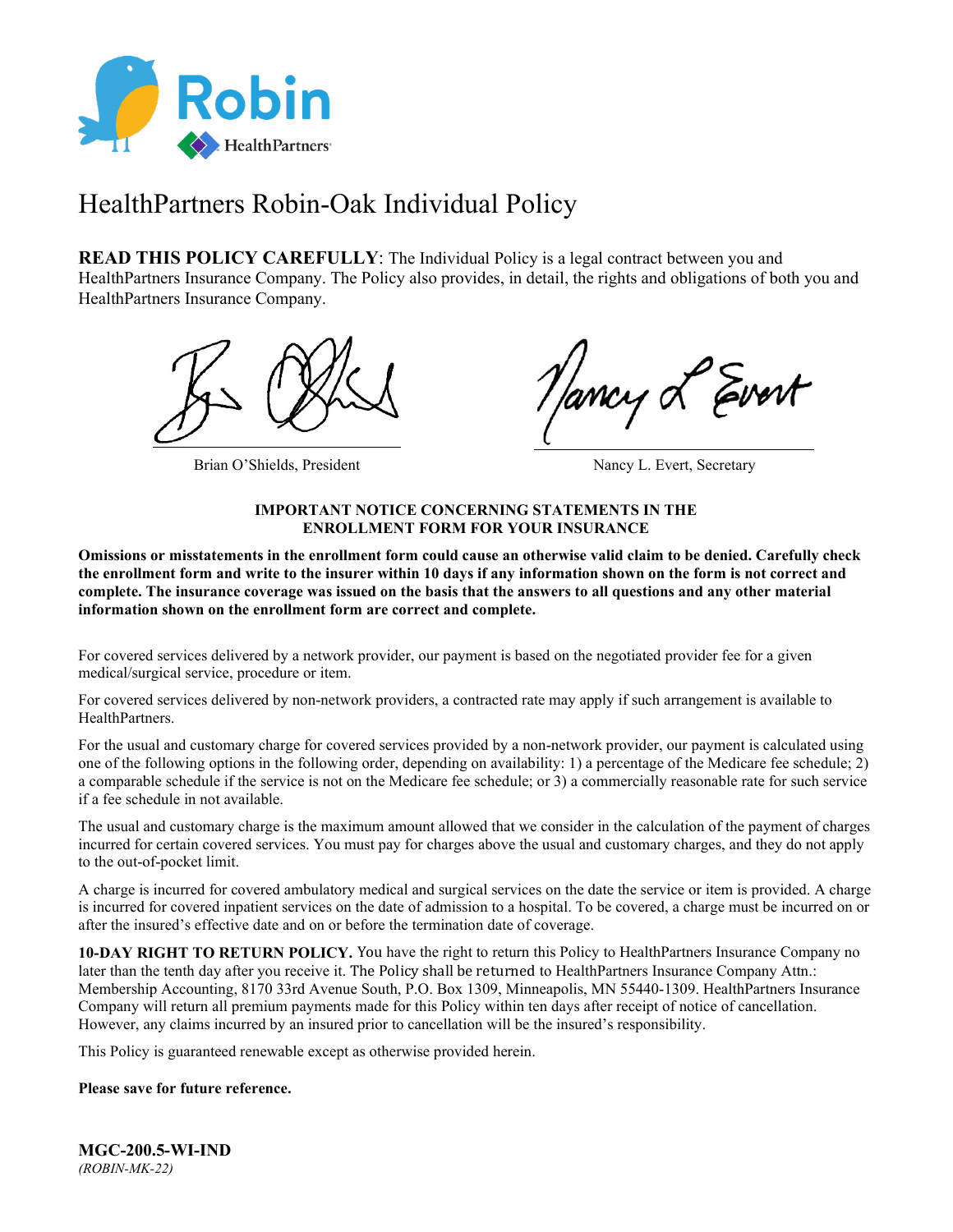#### **NOTICE: LIMITED BENEFITS WILL BE PAID WHEN NON-PARTICIPATING PROVIDERS ARE USED.**

**You should be aware that when you elect to utilize the services of a non-participating provider for a covered service, benefit payments to such non-participating provider are not based upon the amount billed. The basis of your benefit payment will be determined according to your policy's fee schedule, usual and customary charge (which is determined by comparing charges for similar services adjusted to the geographical area where the services are performed), or other method as defined by the Policy. YOU RISK PAYING MORE THAN THE COINSURANCE, DEDUCTIBLE AND COPAYMENT AMOUNT DEFINED IN THE POLICY AFTER THE PLAN HAS PAID ITS REQUIRED PORTION. Non-participating providers may bill enrollees for any amount up to the billed charge after the plan has paid its portion of the bill. Participating providers have agreed to accept discounted payment for covered services with no additional billing to the enrollee other than copayment, coinsurance and deductible amounts. You may obtain further information about the participating status of professional providers and information on out-of-pocket expenses by calling 952-883- 5036 or 888-360-0622 number on your identification card or visiting HealthPartners' website a[t healthpartners.com.](http://www.healthpartners.com/)**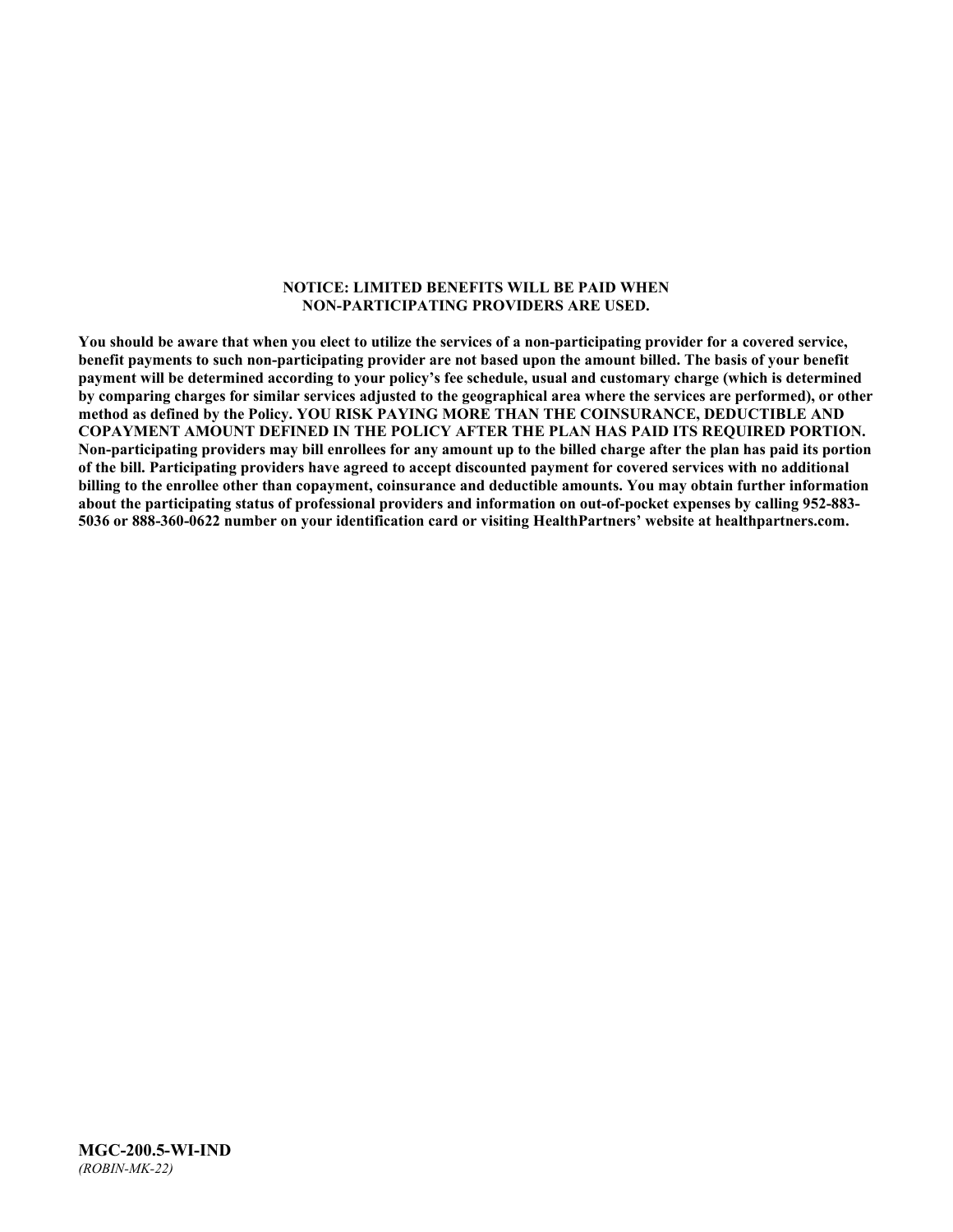### **TABLE OF CONTENTS**

| <b>Section</b>        | Page |
|-----------------------|------|
|                       |      |
|                       |      |
|                       |      |
|                       |      |
|                       |      |
|                       |      |
|                       |      |
|                       |      |
|                       |      |
|                       |      |
|                       |      |
|                       |      |
|                       |      |
|                       |      |
|                       |      |
|                       |      |
|                       |      |
|                       |      |
|                       |      |
|                       |      |
|                       |      |
|                       |      |
|                       |      |
|                       |      |
|                       |      |
|                       |      |
|                       |      |
|                       |      |
|                       |      |
|                       |      |
|                       |      |
|                       |      |
|                       |      |
| <b>AMENDMENT(S)</b>   |      |
| <b>BENEFITS CHART</b> |      |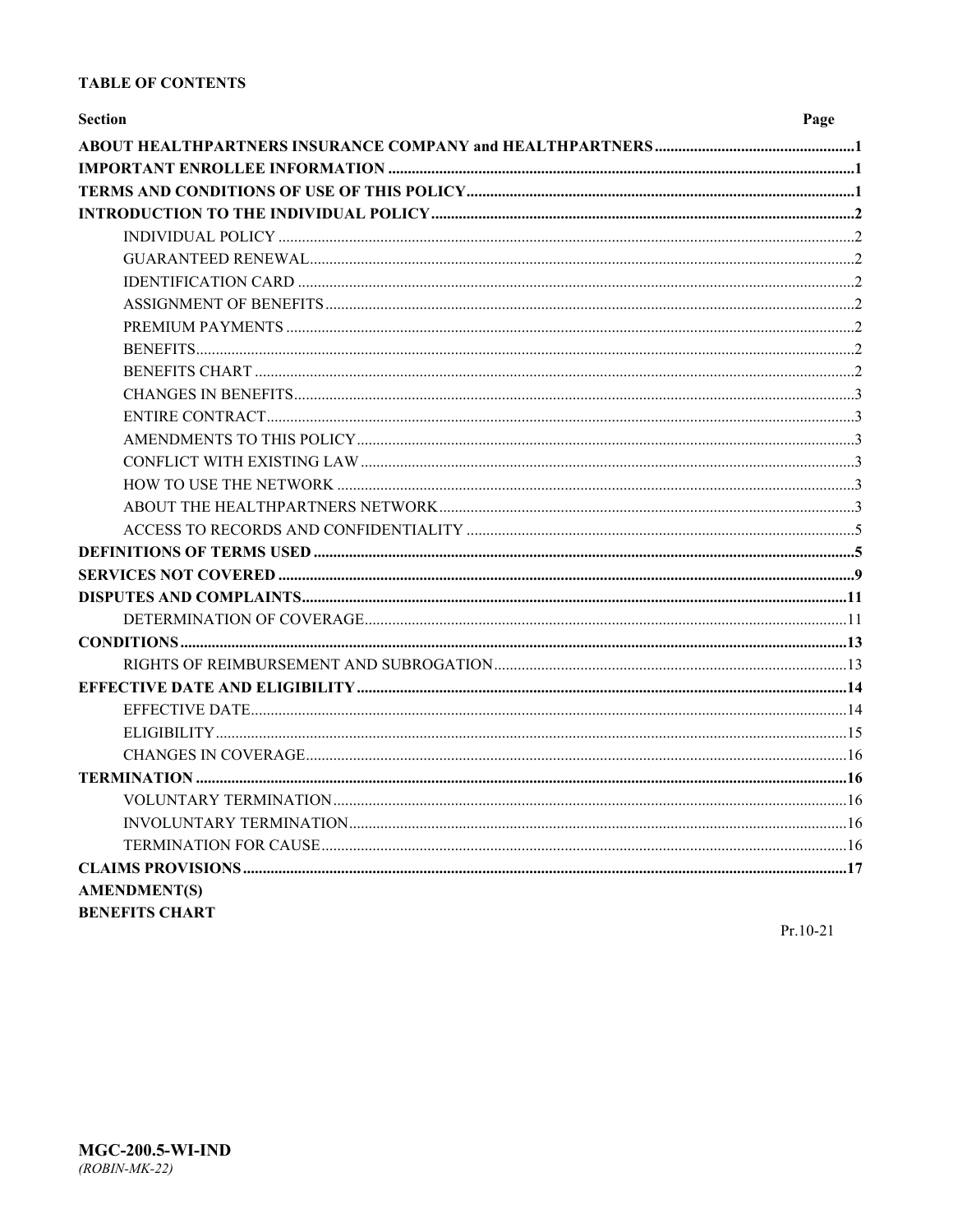### **HEALTHPARTNERS MISSION** *TO IMPROVE HEALTH AND WELL-BEING IN PARTNERSHIP WITH OUR MEMBERS, PATIENTS AND COMMUNITY***.**

### <span id="page-3-0"></span>**ABOUT HEALTHPARTNERS INSURANCE COMPANY AND HEALTHPARTNERS**

**HealthPartners Insurance Company**. HealthPartners Insurance Company is the insurance company underwriting the benefits described in this Policy. HealthPartners Insurance Company is a part of the HealthPartners family of related organizations. When used in this Policy, "we", "us" or "our" has the same meaning as HealthPartners Insurance Company.

**HealthPartners, Inc. (HealthPartners).** HealthPartners is a non-profit corporation which is licensed by the State of Minnesota as a Health Maintenance Organization (HMO). HealthPartners is the parent company of a family of related organizations and provides network access and administrative services for HealthPartners Insurance Company.

**The coverage described in this Policy may not cover all your health care expenses. Read this Policy carefully to determine which expenses are covered.**

### <span id="page-3-1"></span>**IMPORTANT ENROLLEE INFORMATION**

- You have the right to a grace period of 10 days for each premium payment due, when falling due after the first premium payment, during which period the Policy shall continue in force. If you are a recipient of the advance payment of the premium tax credit, you have a 3-month grace period. For more information see subsection titled, "Termination for Cause".
- Insureds on Medicare have the right to voluntarily disenroll from HealthPartners Insurance Company and the right not to be requested or encouraged to disenroll, except in circumstances specified in federal law.
- Insureds on Medicare have the right to a clear description of nursing home and home care benefits covered by HealthPartners Insurance Company.
- Certain services or medical supplies are not covered. Read this Policy for a detailed explanation of all exclusions.
- Your spouse and any eligible dependents may purchase his or her own Policy under certain circumstances.
- Your coverage may be cancelled by you or us only under certain conditions. Read this Policy for the reasons for cancellation of coverage.

### <span id="page-3-2"></span>**TERMS AND CONDITIONS OF USE OF THIS POLICY**

- This document may be available in printed and/or electronic form.
- Only HealthPartners Insurance Company is authorized to amend this document.
- Any other alteration to a printed or electronic plan document is unauthorized.
- In the event of a conflict between printed or electronic plan documents only the authorized plan document will govern.

HealthPartners Insurance Company and HealthPartners names and logos and all related products and service names, design marks and slogans are the trademarks of HealthPartners Insurance Company and HealthPartners or their related companies.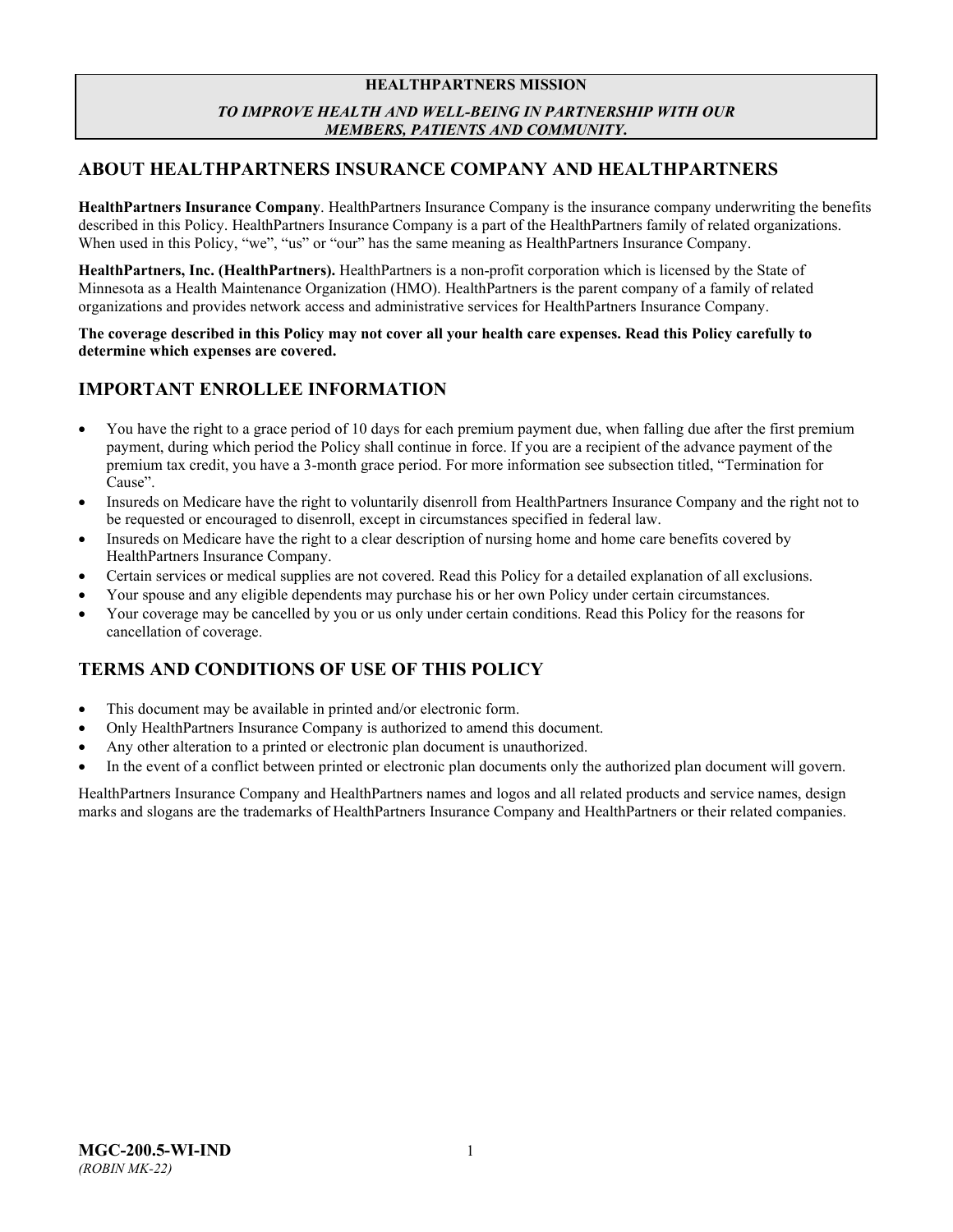## <span id="page-4-0"></span>**INTRODUCTION TO THE INDIVIDUAL POLICY**

### <span id="page-4-1"></span>**INDIVIDUAL POLICY**

The Individual Policy ("this Policy") is the enrollee's evidence of coverage, and is issued by HealthPartners Insurance Company. This Policy, the Benefits Chart, any amendments and the enrollment form are the whole agreement between HealthPartners Insurance Company and the enrollee. It covers the enrollee and the enrolled dependents (if any) as named on the enrollee's enrollment form. This Policy replaces an enrollee's prior Policy with HealthPartners Insurance Company, if any, as of the effective date of this Policy.

### <span id="page-4-2"></span>**GUARANTEED RENEWAL**

Coverage under this Policy begins on the effective date printed on or accompanying your initial identification card. This Policy is guaranteed to automatically renew annually thereafter if the required premium payment is made. Coverage continues until this Policy is replaced or terminated, as long as its conditions are met. By making premium payments or by having them made on your behalf, you accept the terms and provisions of this Policy. This Policy renews on the first day of each calendar year following your enrollment in the plan. Renewal is subject to our right to terminate your Policy due to your non-payment of premium or for fraud or intentional misrepresentation of a material fact, or as otherwise described in the section titled, "TERMINATION".

### <span id="page-4-3"></span>**IDENTIFICATION CARD**

An identification card will be issued to you at the time of enrollment. You will be asked to present your identification card whenever you receive services. You may not permit anyone else to use your card to obtain care.

### <span id="page-4-4"></span>**ASSIGNMENT OF BENEFITS**

You may not, in any way, assign or transfer your rights or benefits under this Policy. In addition, you may not, in any way, assign or transfer your right to pursue any causes of action arising under this Policy including, but not limited to, causes of action for denial of benefits under the Policy.

### <span id="page-4-5"></span>**PREMIUM PAYMENTS**

Coverage under this Policy is conditioned on our regular receipt of the enrollee's premium payments. Premium payments are based upon the policy type and the number and status of any dependents enrolled with the enrollee. Premium payments do not take into account the claim experience or any change in health status of the enrollee, which occurs after the initial issuance of this Policy. Your premium payments usually change annually on your Renewal Date (which may be different than your effective date), subject to 60 days' notice. The Renewal Date of the Policy may be subject to change. HealthPartners will default your premium payments to a pre-payment, mailed paper statement, on a monthly cycle.

### <span id="page-4-6"></span>**BENEFITS**

This Policy provides HealthPartners Network Benefits **(**N**etwork Benefits)** underwritten by HealthPartners Insurance Company, when you seek medical services delivered by participating network providers. This Policy describes your Network Benefits and how to obtain covered services.

This Policy also provides HealthPartners Non-Network Benefits **(Non-Network Benefits)** underwritten by HealthPartners Insurance Company, for medical services delivered by non-network providers. This Policy describes your Non-Network Benefits and how to obtain covered services.

#### **Applicable to Non-Network Benefits**

**Second Opinions.** If you question a decision about medical care, we cover a second opinion from another provider.

If you are insured under this Policy you may have access to certain additional benefits and discounts offered by or through an arrangement with HealthPartners from time to time.

### <span id="page-4-7"></span>**BENEFITS CHART**

Attached to this Policy is a Benefits Chart, which is incorporated and fully made a part of this Policy. It describes the amounts of payments and limits for the coverage provided under this Policy. Refer to your Benefits Chart for the amount of coverage applicable to a particular benefit.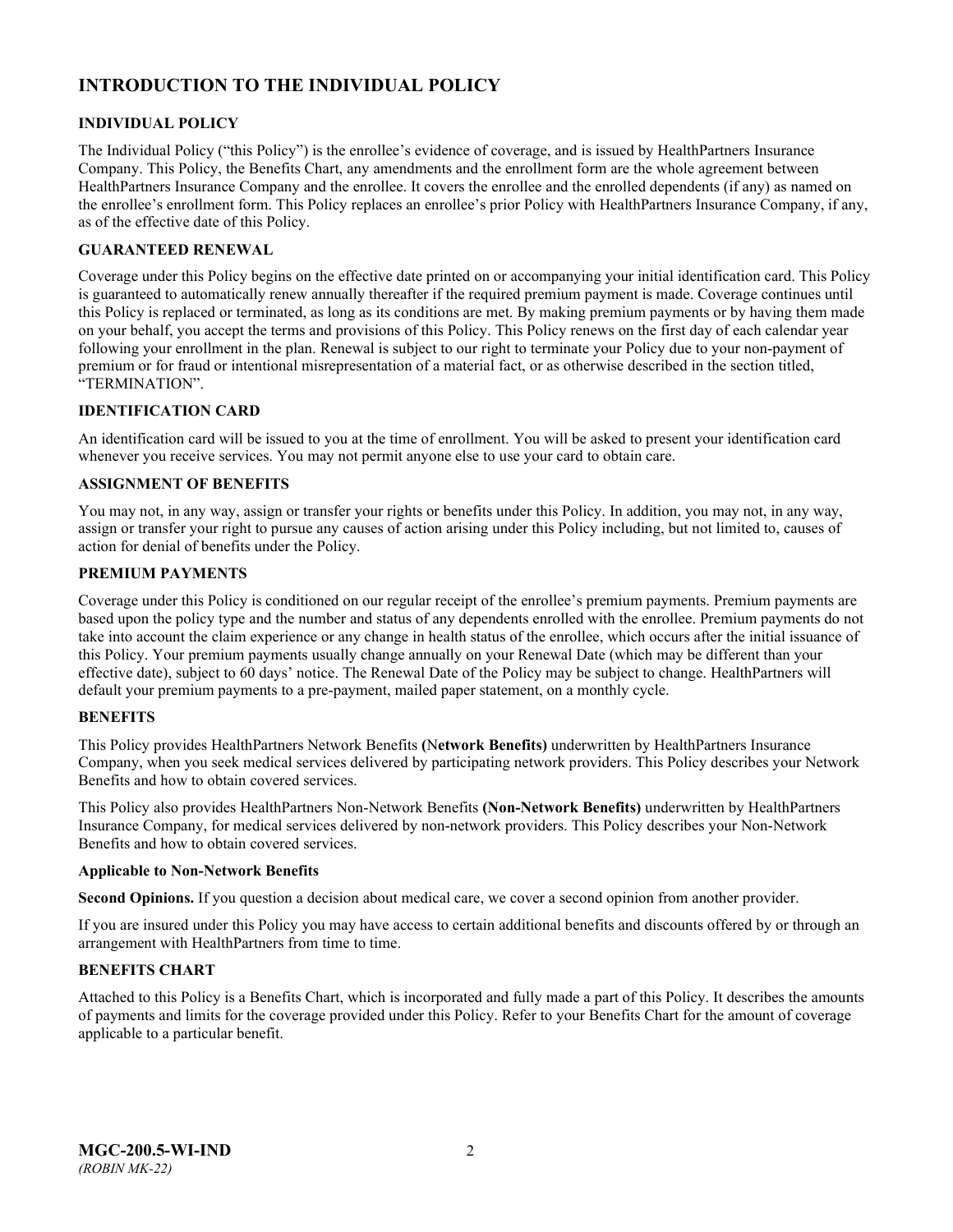### <span id="page-5-0"></span>**CHANGES IN BENEFITS**

We are permitted to change benefits under this Policy to maintain compliance with federal and state law. This includes, but is not limited to, benefit changes required to maintain a certain actuarial value or metal level. We may also change your deductible, copayment and/or coinsurance and out-of-pocket limit values on an annual basis to reflect cost of living increases. No change in this Policy shall be valid until approved by an executive officer of HealthPartners Insurance Company and unless such approval be endorsed on or attached to this Policy. No agent has authority to change this Policy or to waive any of its provisions.

### <span id="page-5-1"></span>**ENTIRE CONTRACT**

The documents below constitute the entire contract of insurance between you and HealthPartners and replace all other agreements as of the effective date of this Policy:

- This Policy,
- The Benefits Chart, and any amendments, and
- Your Enrollment Form.

### <span id="page-5-2"></span>**AMENDMENTS TO THIS POLICY**

Amendments which we include with this Policy or send to you at a later date are incorporated and fully made a part of this Policy.

### <span id="page-5-3"></span>**CONFLICT WITH EXISTING LAW**

In the event that any provision of this Policy is in conflict with Wisconsin or federal law, only that provision is hereby amended to conform to the minimum requirements of the law.

### <span id="page-5-4"></span>**HOW TO USE THE NETWORK**

### **This provision contains information you need to know in order to obtain Network Benefits.**

This Policy provides coverage for services provided by our network of participating providers and facilities.

**Network Provider.** This is any one of the participating licensed physicians, dentists, mental health and substance use disorder treatment or other health care providers, facilities and pharmacies listed in your network directory, which has entered into an agreement with us to provide health care services to you.

**Network providers are available to view free of charge by logging on to your "***my***HealthPartners" account at [healthpartners.com.](http://www.healthpartners.com/) If you need assistance locating a physician or other health care providers in your network, please call Member Services.**

### **Emergency care is available 24 hours a day, seven days a week.**

**Non-Network Providers.** These are licensed physicians, dentists, mental health and substance use disorder or other health care providers, facilities and pharmacies not participating as network providers.

### <span id="page-5-5"></span>**ABOUT THE HEALTHPARTNERS NETWORK**

**To obtain Network Benefits for covered services, you must select and receive services from network providers.** There are limited exceptions as described in this Policy.

**HealthPartners Network.** These are the health care providers, facilities and pharmacies contracted to provide services for your plan. They are described in the network directory.

**Designated Physician, Provider or Facility.** This is a current list of network physicians, providers or facilities which are authorized to provide certain covered services as described in this Policy. Call Member Services for a current list.

In order to receive Network Benefits, the following services require using a Designated Physician, Provider or Facility:

- Contracted convenience care clinics are designated on our web site when you log on to your "*myHealthPartners*" account at [healthpartners.com.](file://isntmacsrv0/contracts/C&B%20PC%20Filenames/Robin%20PC/STATE%20FILINGS/2020/WI%20IND%202020/6-14-2019%20initial%20submission/Word/MGC-200.2-WI-IND-19.docx) You must use a designated convenience care clinic to obtain the convenience care benefit detailed in your Benefits Chart.
- Durable medical equipment and supplies must be obtained from or repaired by approved vendors.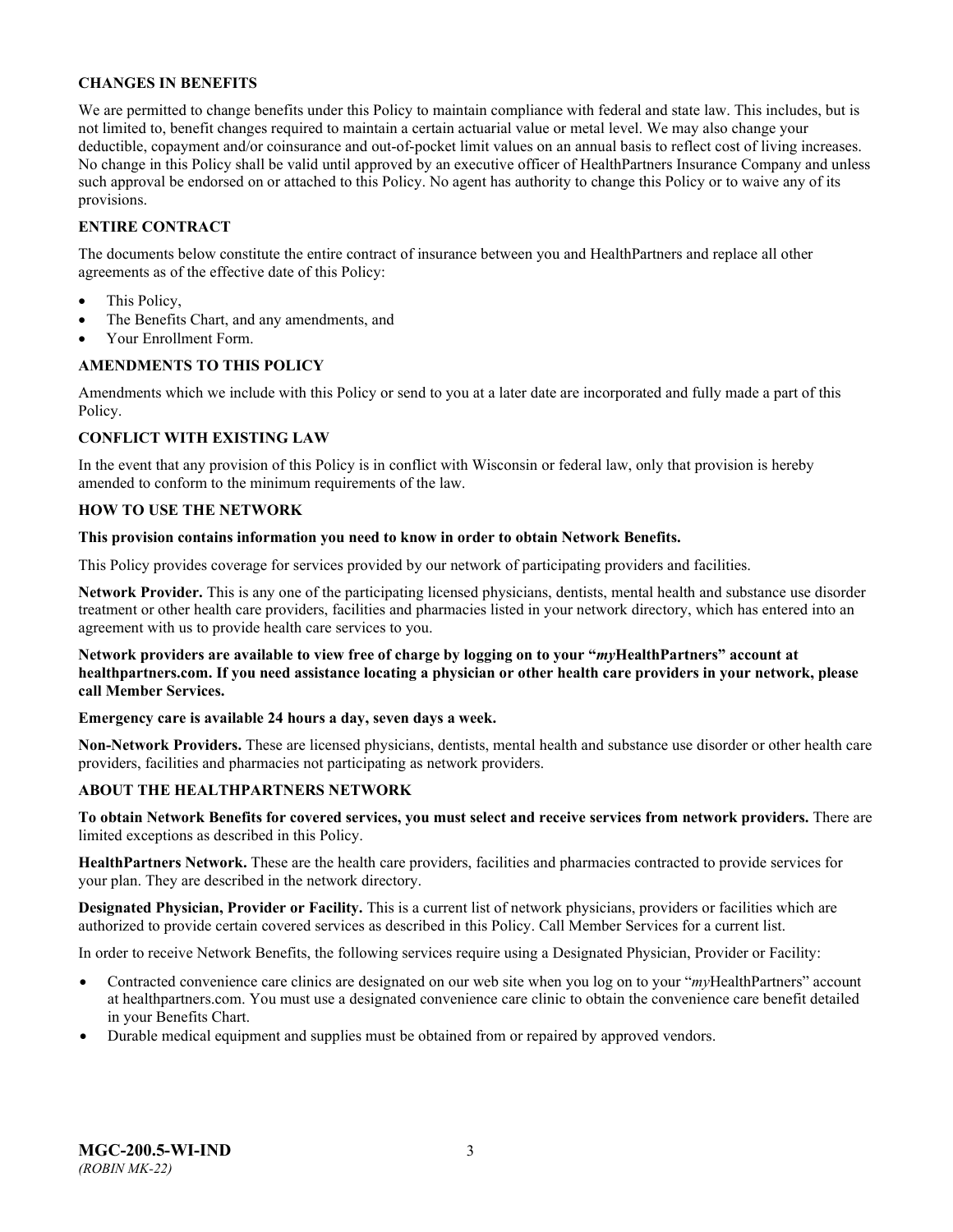- Multidisciplinary pain management must be provided at designated facilities. Your physician or facility will obtain authorization for these services from HealthPartners, as needed.
- For Specialty Drugs that are administered in a clinic or an outpatient hospital, your physician and facility will obtain the Specialty Drugs from a designated vendor. For Specialty Drugs that are self-administered, you must obtain the Specialty Drugs from a designated vendor to be covered as Network Benefits. Coverage is described in the Benefits Chart.

Call Member Services for more information on authorization requirements or approved vendors.

**HealthPartners Network Clinic.** This is a participating clinic providing ambulatory medical services.

**HealthPartners Network Urgent Care Clinic.** This is a participating clinic listed in your network directory, which provides medically necessary and appropriate urgent care, as covered in this Policy.

**Network Service Area.** This is the geographical area in which the network provides services to insureds. Contact Member Services for information regarding the service area.

**Continuity of Care.** Under certain conditions set forth in state or federal law, in the event your current provider leaves the network, you may be eligible to continue to receive services from that provider and have such services be considered Network Benefits. Unless noted otherwise below, Network Benefits will apply until the earlier of the 90-day period beginning the date the provider contract is terminated or until the date on which you are no longer a continuing patient with that provider. Conditions that qualify for this benefit are:

- You are undergoing a course of treatment for a serious and complex condition;
- You are undergoing a course of institutional or inpatient care;
- You are scheduled to undergo nonelective surgery, including related care from such provider or facility with respect to such a surgery;
- You were determined to be terminally ill (as determined under section  $1861(dd)(3)(A)$  of the Social Security Act) and are receiving treatment for such illness;
- You are pregnant and undergoing a course of treatment for the pregnancy from the provider or facility; if you are in the second or third trimester of pregnancy, services may be continued until the completion of postpartum care for you and the newborn child.

In addition, if the material/information provided to you included a primary care physician provider who is not a participating network provider, you may receive services from that provider until the end of the current plan year.

Continuity of care benefits will not be available or may be discontinued if the provider is terminated from the network for misconduct.

Call Member Services for further information regarding continuity of care benefits.

### **Prior Authorization for Services**

There is no referral requirement for services delivered by providers within your network. You must obtain authorization from us for certain services for the services to be covered as Network Benefits. Your physician may be required to obtain prior authorization for certain services. Your physician will coordinate the authorization process for any services which must first be authorized. You may call Member Services, or log on to your "*my*HealthPartners" account at [healthpartners.com](http://www.healthpartners.com/) for a list of which services require prior authorization.

Our medical directors, or their designees, make coverage determinations of medical necessity and make final authorization for certain covered services. Coverage determinations are based on established medical policies, which are subject to periodic review and modification by the medical directors.

When an authorization for a service is required, we will make an initial determination within 14 calendar days, so long as all information reasonably needed to make the decision has been provided. This time period may be extended for an additional 14 calendar days. If we request additional information, you have up to 45 days to provide the information requested. If the additional information is not received within 45 days, a coverage determination will be made based on the information available at the time of the review.

When an authorization for an urgent service is required, we will make an initial determination within 72 hours, so long as all information reasonably needed to make a decision has been provided. In the event that you have not provided all information necessary to make a decision, you will be notified of such failure within 24 hours. You will then be given 48 hours to provide the requested information. You will be notified of the benefit determination within 48 hours after the earlier of our receipt of the complete information or the end of the time granted to you to provide the specified additional information.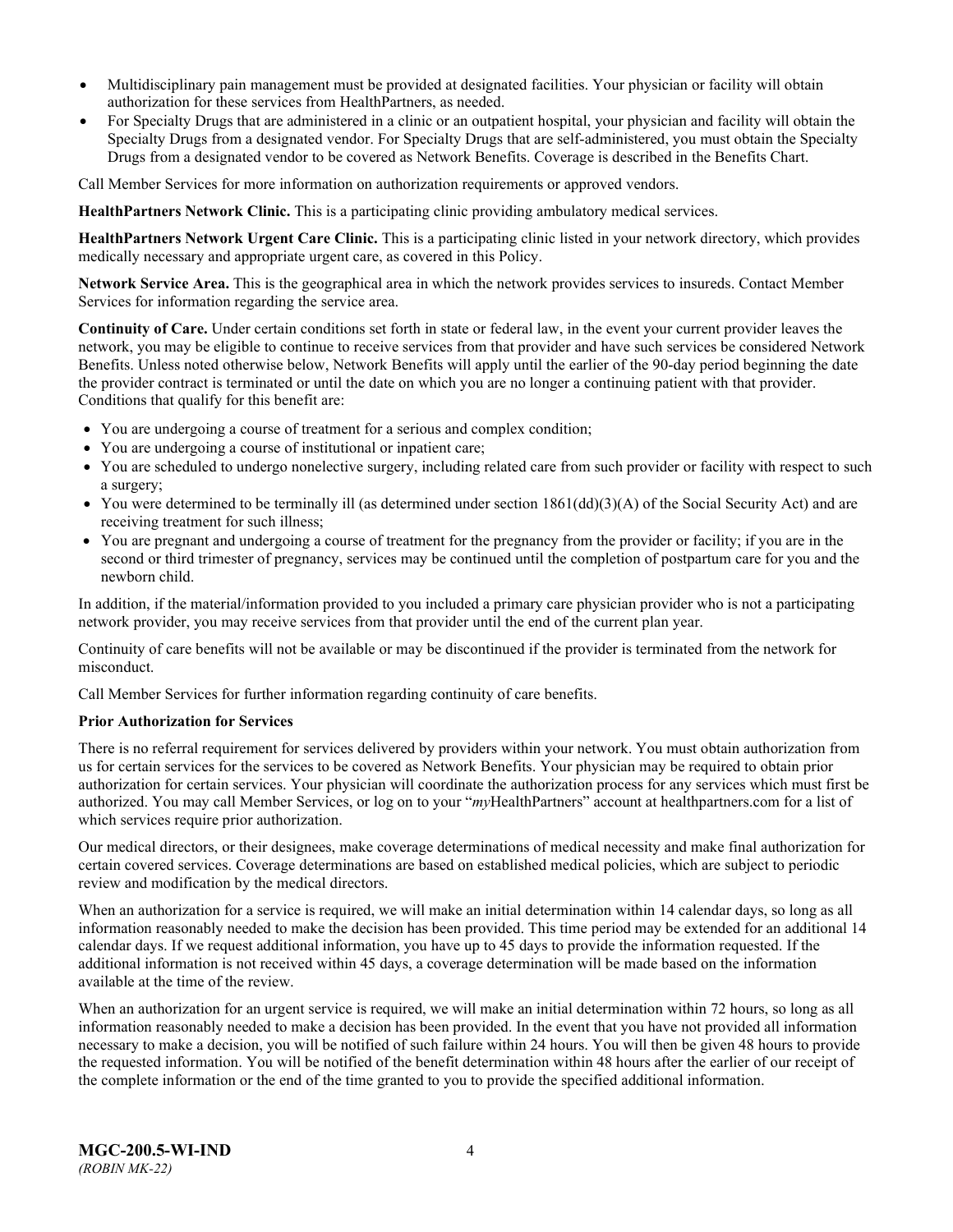If the determination is made to approve the service, we will notify your health care provider by telephone, and may send written verification.

If the initial determination is made not to approve the service, we will notify your health care provider and hospital, if appropriate, by telephone within one working day of the determination, and we will send written verification with details of the denial.

If you want to request an expedited review, or have received a denial of an authorization and want to appeal that decision, you have a right to do so. If your complaint is not resolved to your satisfaction in the internal complaint and appeal process, you may request an external review under certain circumstances. Refer to information regarding Complaint and Grievance Procedure in the section of this Policy titled, "DISPUTES AND COMPLAINTS" for a description of how to proceed.

### <span id="page-7-0"></span>**ACCESS TO RECORDS AND CONFIDENTIALITY**

We comply with the state and federal laws governing the confidentiality and use of protected health information and medical records. When your provider releases health information to us according to state law, we can use your protected health information when necessary, for certain health care operations, including, but not limited to: claims processing, including claims we make for reimbursement or subrogation; quality of care assessment and improvement; accreditation, credentialing, case management, care coordination and utilization management, disease management, the evaluation of potential or actual claims against us, auditing and legal services, and other health care operations and use without further authorization if permitted or required by another law.

### <span id="page-7-1"></span>**DEFINITIONS OF TERMS USED**

**Admission.** This is the medically necessary admission to an inpatient facility for the acute care of illness or injury.

**Authorized Representative**. This is a person appointed by you to act on your behalf in connection with an initial claim, an appeal of an adverse benefit determination, or both. To designate an authorized representative, you must complete and sign our "Appointment of Authorized Representative" form and return it to us. You should specify on the form the extent of the authorized representative's authority. This form is available by logging on to your "*my*HealthPartners" account at [healthpartners.com.](http://www.healthpartners.com/)

**CareLineSM Service**. This is a service which employs a staff of registered nurses who are available by phone to assist in assessing need for medical care, and to coordinate after-hours care, as covered in this Policy.

**Clinically Accepted Medical Services.** These are techniques or services that have been determined to be effective for general use, based on risk and medical implications. Some clinically accepted techniques are approved only for limited use, under specific circumstances.

**Convenience Clinic.** This is a clinic that offers a limited set of services and does not require an appointment.

**Cosmetic Surgery.** This is surgery to improve or change appearance (other than reconstructive surgery), which is not necessary to treat a related illness or injury.

**Covered Service.** This is a specific medical service or item, which is medically necessary and covered by us, as described in the Benefits Chart.

**Custodial Care.** This is supportive services focusing on activities of daily life that do not require the skills of qualified technical or professional personnel, including but not limited to, bathing, dressing and feeding.

**Eligible Dependents.** These are the persons shown below. Under this Policy, a person who is considered an enrollee is not qualified as an eligible dependent. A person who is no longer an eligible dependent (as defined below) on an enrollee's Policy may convert to his or her own Policy.

- 1. **Spouse.** This is an enrollee's current legal spouse.
- 2. **Child.** This is an enrollee's (a) natural or legally adopted child (effective from the date of adoption or the date placed for adoption, whichever is earlier); (b) child for whom the enrollee or the enrollee's spouse is the legal guardian; (c) a child covered under a valid qualified medical child support order (as the term is defined under Section 609 of the Employee Retirement Income Security Act (ERISA) and its implementing regulations) which is enforceable against an enrollee\*; or (d) stepchild of the enrollee (that is, the child of the enrollee's spouse). In each case the child must be either under 26 years of age or a disabled dependent, as described below.

\*(A description of the procedures governing qualified medical child support order determination can be obtained, without charge, from us.)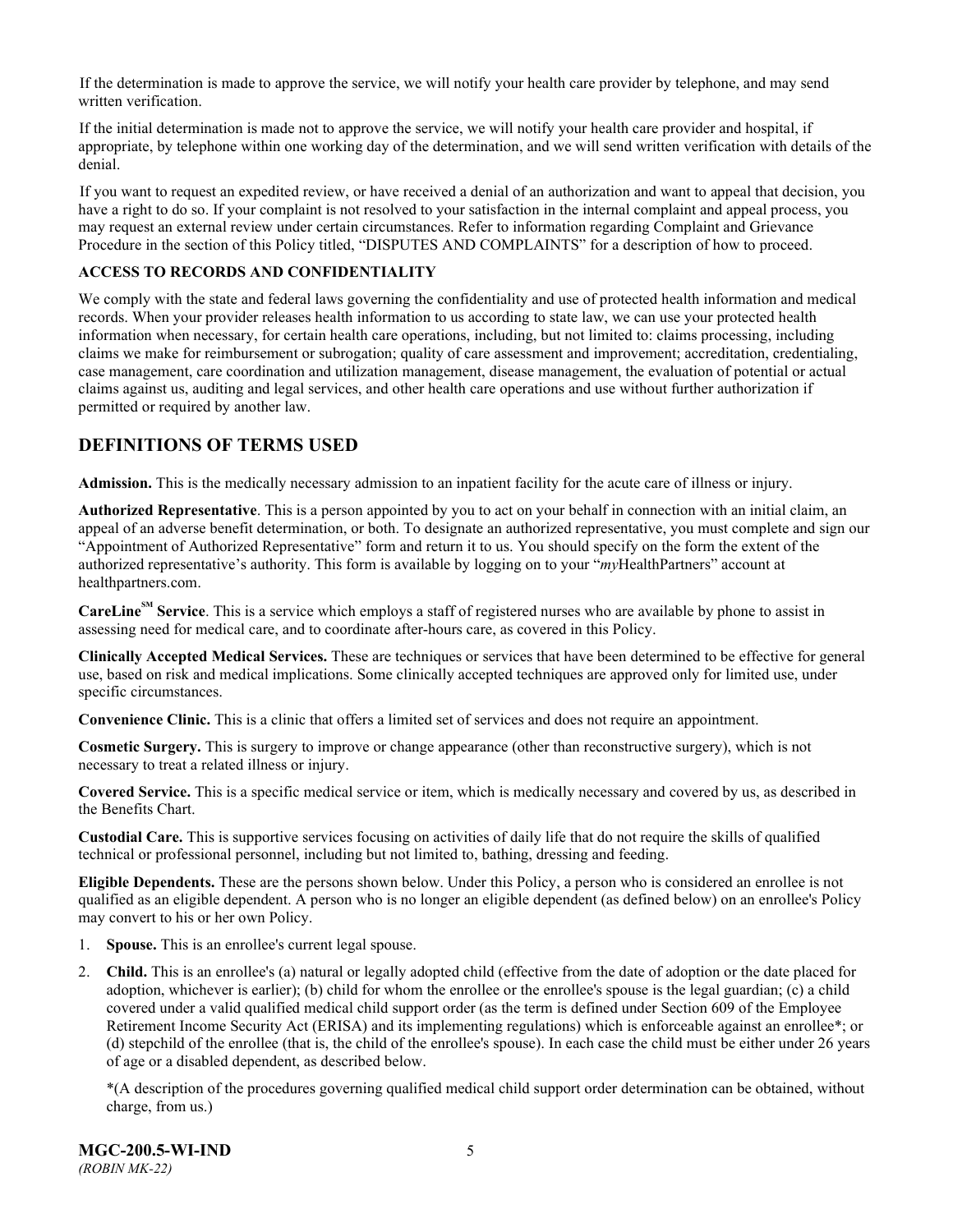The age 26 limit does not apply to a dependent child who was called to federal active duty in the National Guard or in a reserve component of the U.S. armed forces, prior to the age of 27, while the child was attending on a full-time basis an institution of higher education. For a dependent who meets this requirement, coverage will continue for as long as the child is enrolled as full-time student. A child who is not able to maintain full time student status due to a medically necessary leave of absence continues to be an eligible dependent provided the enrollee sends documentation from the student's treating physician that certifies the medical necessity of the leave. Coverage for a student who is on a medically necessary leave of absence will continue until the earlier of one year from the date that the leave occurs or coverage under this Policy otherwise terminates.

- 3. **Qualified Grandchild.** This is an unmarried child of a covered child who is younger than age 18.
- 4. **Disabled Dependent.** This is an enrollee's Child or Qualified Grandchild as defined in 2. and 3. above, who is beyond the limiting age and physically handicapped or mentally disabled, and dependent on the enrollee for the majority of his/her financial support. The disability must have come into existence prior to attainment of the limiting age described above. Disability does not include pregnancy. "Disabled" means incapable of self-sustaining employment by reason of intellectual disability or physical handicap. The enrollee must give us a written request for coverage of a disabled dependent. The request must include written proof of disability and must be approved by us, in writing. We must receive the request within 31 days of the date an already enrolled dependent becomes eligible for coverage under this definition. We reserve the right to periodically review disability, provided that after the first two years, we will not review the disability more frequently than once every 12 months.

**Emergency Accidental Dental Services.** These are services required immediately, because of a dental accident.

**Enrollee.** This is a person who is eligible and accepted by us as an insured per a signed enrollment form and is responsible for payment of premium.

**Facility.** This is a licensed medical center, clinic, hospital, skilled nursing care facility or outpatient care facility, lawfully providing a medical service in accordance with applicable governmental licensing privileges and limitations.

**Habilitative Services.** Health care services that help a person keep, learn or improve skills and functioning for daily living. Examples include therapy for a child who isn't walking or talking at the expected age. These services may include physical and occupational therapy, speech-language pathology and other services for people with disabilities in a variety of inpatient and/or outpatient settings.

**Health Care Provider (Provider).** This is any licensed non-physician (excluding naturopathic providers), including a chiropractor, lawfully performing a medical service within the scope of his or her license and in accordance with applicable governmental licensing privileges and limitations, who renders direct patient care as covered in this Policy.

**Home Hospice Program.** This is a coordinated program of home-based, supportive and palliative care, for terminally ill patients and their families, to assist with the advanced stages of an incurable disease or condition. The services provided are comfort care and are not intended to cure the disease or medical condition, or to prolong life, in accordance with an approved home hospice treatment plan.

**Hospital.** This is a licensed facility, lawfully providing medical services in accordance with governmental licensing privileges and limitations, and which is recognized as an appropriate facility by us. A hospital is not a nursing home, or convalescent facility.

**Illness.** This is a sickness or disease, including all related conditions and recurrences, requiring medically necessary treatment.

**Injury.** This is an accident to the body, requiring medical treatment.

**Inpatient.** This is a medically necessary confinement for acute care of illness or injury, other than in a hospital's outpatient department, where a charge for room and board is made by the hospital or skilled nursing facility. We cover a semi-private room, unless a physician recommends that a private room is medically necessary. In the event you choose to receive care in a private room under circumstances in which it is not medically necessary, our payment toward the cost of the room shall be based on the average semi-private room rate in that facility.

**Insured.** This is the enrollee covered for benefits under this Policy, and all of his or her eligible and enrolled dependents. When used in this Policy, "you" or "your" has the same meaning.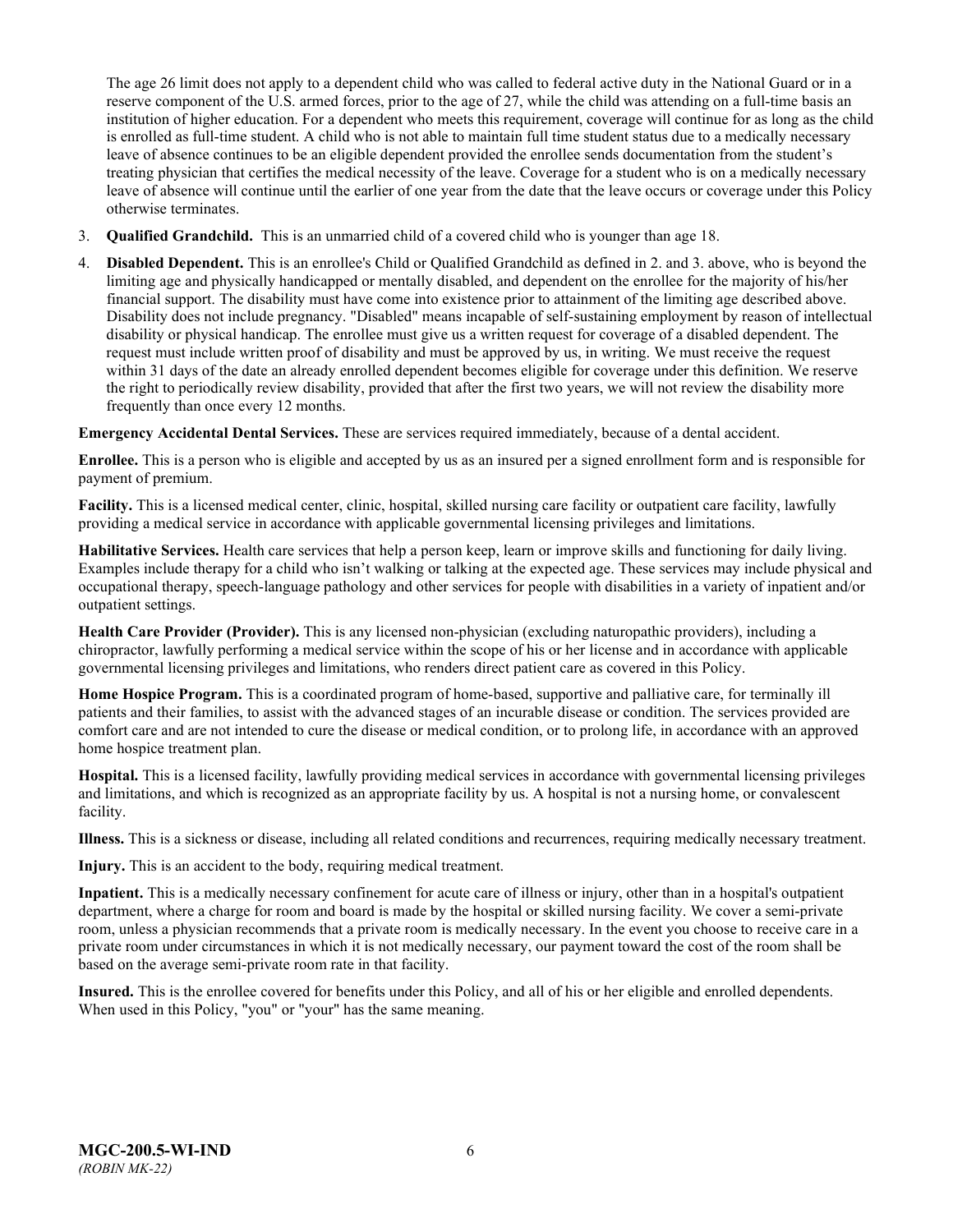**Investigative or Experimental.** As determined by us, a drug, device, medical, behavioral health or dental treatment is investigative or experimental if reliable evidence does not permit conclusions concerning its safety, effectiveness, or positive effect on health outcomes and will be considered investigational or experimental unless all of the following categories of reliable evidence are met:

- There is final approval from the appropriate government regulatory agency, if required. This includes whether a drug or device can be lawfully marketed for its proposed use by the United States Food and Drug Administration (FDA); and
- The drug or device, or medical, behavioral health or dental treatment or procedure is not the subject of ongoing Phase I, II or III clinical trials; and
- The drug, device or medical, behavioral health or dental treatment or procedure is not under study and further studies are not needed (such as post-marketing clinical trial requirements) to determine maximum tolerated dose, toxicity, safety, effect on health outcomes or efficacy as compared to existing standard means of treatment or diagnosis; and
- There is conclusive evidence in major peer-reviewed medical journals demonstrating the safety, effectiveness and positive effect on health outcomes (the beneficial effects outweigh any harmful effects) of the service or treatment when compared to standard established service or treatment. Each article must be of well-designed investigations, using generally acceptable scientific standards that have been produced by nonaffiliated, authoritative sources with measurable results. Case reports do not satisfy this criterion. This also includes consideration of whether a drug is included in one of the standard reference compendia or "Major Peer Reviewed Medical Literature" (defined below) for use in the determination of a medically necessary accepted indication of drugs and biologicals used off-label as appropriate for its proposed use.

**Major Peer Reviewed Medical Literature.** This means articles from major peer reviewed medical journals that have recognized the drug or combination of drugs' safety and effectiveness for treatment of the indication for which it has been prescribed. Each article shall meet the uniform requirements for manuscripts submitted to biomedical journals established by the International Committee of Medical Journal Editors or be published in a journal specified by the United States Secretary of Health and Human Services pursuant to United States Code, title 42, section 1395x, paragraph (t), clause (2), item (B), as amended, as acceptable peer review medical literature. Each article must use generally acceptable scientific standards and must not use case reports to satisfy this criterion.

**Maintenance Care.** This is supportive services, including skilled or non-skilled nursing care, to assist you when your condition has not improved or has deteriorated significantly over a measurable period of time (generally a period of two months). Care may be determined to be maintenance care, regardless of whether your condition requires skilled medical care or the use of medical equipment.

**Maintenance Drug.** This is a formulary prescription drug which is included on a list of a limited number of prescription drugs which are commonly prescribed for long-term use. This list is designated by us, and is reviewed and modified periodically.

**Medically Necessary Care.** This is health care services and prescription drug use that are appropriate in terms of type, frequency, level, setting and duration to your diagnosis or condition, diagnostic testing and preventive services. Medically necessary care, as determined by us must be:

- Appropriate for the symptoms, diagnosis or treatment of your medical condition;
- Consistent with evidence-based standards of medical practice where applicable;
- Not primarily for your convenience or that of your family, your physician, or any other person; and
- The most appropriate and cost-effective level of medical services, prescription drugs or supplies that can be safely provided. When applied to inpatient care, it further means that the medical symptoms or conditions require that the medical services, prescription drugs or supplies cannot be safely provided in a lower level of care setting.

The fact that a physician, participating provider, or any other provider, has prescribed, ordered, recommended or approved a treatment, service, prescription drug or supply, or has informed you of its availability, does not in itself make it medically necessary.

**Medicare.** This is the federal government's health insurance program under Social Security Act Title XVIII. Medicare provides health benefits to people who are age 65 or older, or who are permanently disabled. The program has two parts: Part A and Part B. Part A generally covers the costs of hospitals and extended care facilities. Part B generally covers the costs of professional medical services. Both parts are subject to Medicare deductibles.

**Mental Health Professional.** This is a psychiatrist, psychologist, or mental health therapist licensed for independent practice, lawfully performing a mental health or substance use disorder treatment services in accordance with governmental licensing privileges and limitations, who renders mental health or substance use disorder treatment services, as covered in this Policy. For inpatient services, these mental health professionals must be working under the order of a physician.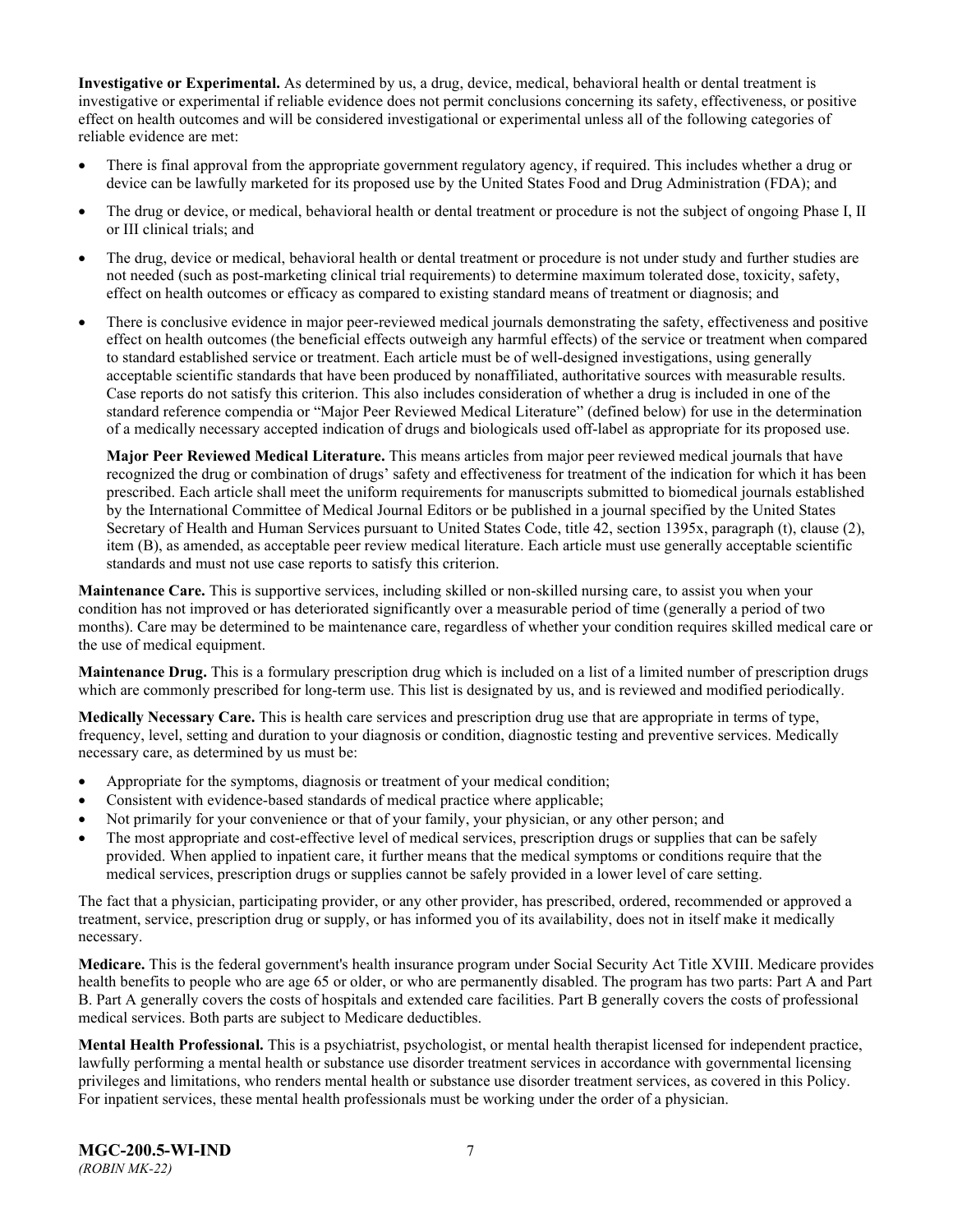**Outpatient.** This is medically necessary diagnosis, treatment, services or supplies provided by a hospital's outpatient department, or a licensed surgical center and other ambulatory facility (other than in any physician's office).

**Physician.** This is a licensed medical doctor, or doctor of osteopathy, lawfully performing a medical service, in accordance with governmental licensing privileges and limitations, who renders medical or surgical care, as covered in this Policy.

**Policy Year.** This is the 12-month period beginning on 12:01 A.M. Central Time on January 1, and ending 12:00 A.M, of the next following December 31. The Policy Year may be subject to change.

**Prescription Drug.** This is any medical substance for prevention, diagnosis or treatment of injury, disease or illness approved and/or regulated by the Federal Food and Drug Administration (FDA). It must (1) bear the legend: "Caution: Federal Law prohibits dispensing without a prescription" or "Rx Only"; and (2) be dispensed only by authorized prescription of any physician or legally authorized health care provider under applicable state law. Drugs that are newly approved by the FDA must be reviewed by HealthPartners Pharmacy and Therapeutics Committee. This process may take up to six months after market availability.

Prescription drugs include drugs for the treatment of HIV infection if the drug is approved by the FDA for the treatment of HIV infection or an illness or medical condition arising from or related to HIV infection, including investigational or experimental drugs which are prescribed and administered in accordance with the treatment protocol approved for the investigative or experimental new drug. For Network Benefits, these drugs are considered part of the Formulary.

**[Preventive Services.](http://obamacarefacts.com/obamacare-preventive-care/)** This includes routine health care, such as cancer screenings, check-ups, and patient counseling, preventive care, such as physicals, immunizations and screenings, like cancer screenings, designed to prevent or discover illness, disease, or other health problems as described in the Preventive Services section of the Benefits Chart.

**Reconstructive Surgery.** This is limited to reconstructive surgery, incidental to or following surgery, resulting from injury or illness of the involved part. Coverage for newborn children includes functional repair and restoration of congenital defects and birth abnormalities. A functional defect is one that interferes with normal body functioning.

**Rehabilitative Services.** Health care services that help a person keep, get back or improve skills and functioning for daily living that have been lost or impaired because a person was sick, hurt or disabled. These services may include physical and occupational therapy, speech-language pathology and psychiatric rehabilitation services in a variety of inpatient and/or outpatient settings.

**Renewal Date.** The Renewal Date is the first day of each Policy Year following enrollment in this Policy.

**Residential Behavioral Health Treatment Facility.** This is a facility licensed under state law for the treatment of mental health or substance use disorders and that provides inpatient treatment of those conditions by, or under the direction of, a physician. The facility provides continuous, 24-hour supervision by a skilled staff who are directly supervised by health care professionals. Skilled nursing and medical care are available each day. A residential behavioral health treatment facility does not, other than incidentally, provide educational or recreational services as part of its treatment program.

**Skilled Nursing Facility.** This is a licensed skilled nursing facility, lawfully performing medical services in accordance with governmental licensing privileges and limitations, and which is recognized as an appropriate facility by us, to render inpatient post-acute hospital and rehabilitative care and services to you when your condition requires skilled nursing facility care. It does not include facilities which provide treatment of mental health or substance use disorders.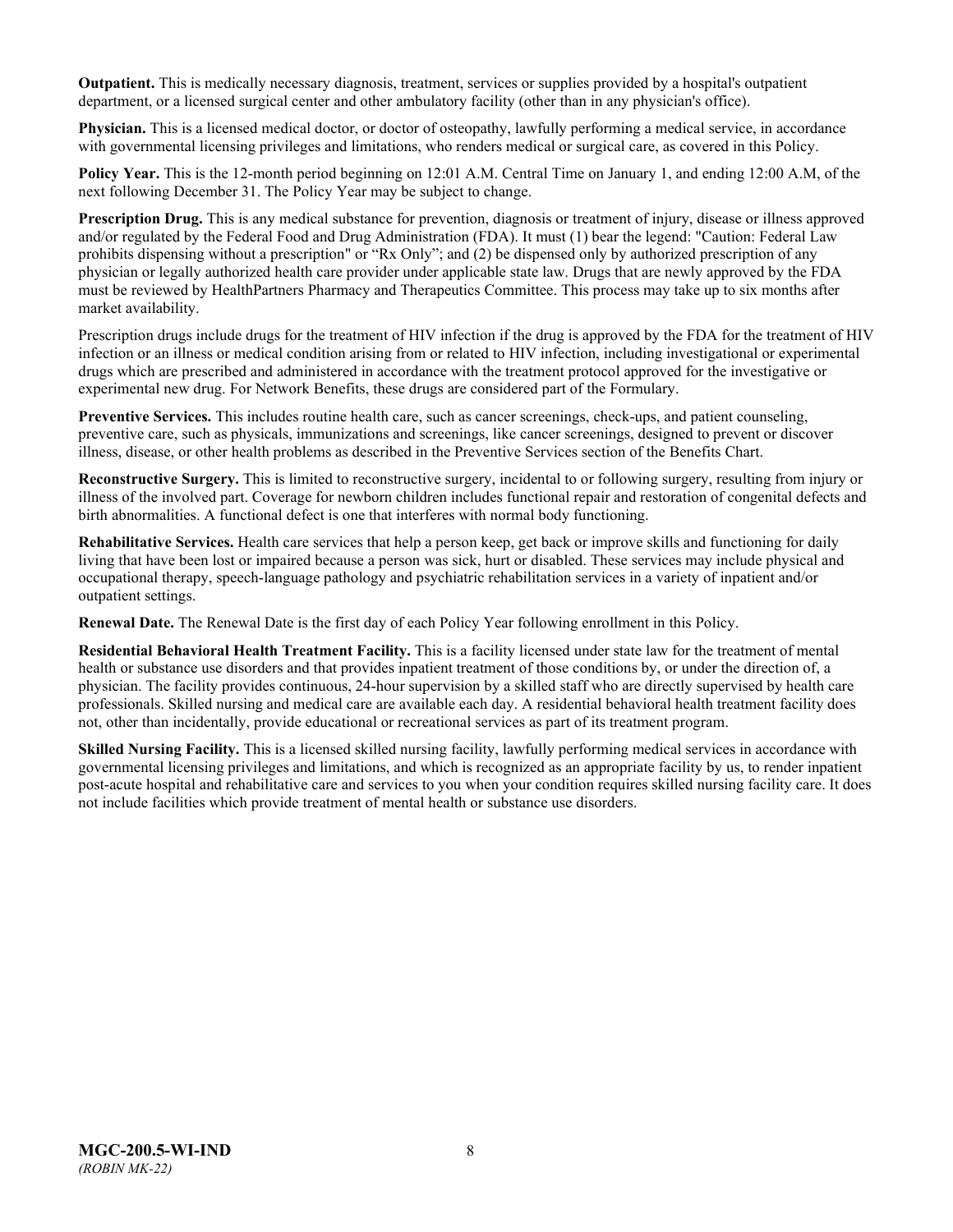### <span id="page-11-0"></span>**SERVICES NOT COVERED**

### **In addition to any other benefit exclusions, limitations or terms specified in this Policy, we will not cover charges incurred for any of the following services, except as specifically described the Benefits Chart:**

- 1. Treatment, procedures or services or drugs which are not medically necessary and/or which are primarily educational in nature or for your vocation, comfort, convenience, appearance, or recreation, including skills training.
- 2. Procedures, technologies, treatments, facilities, equipment, drugs and devices which are considered investigative or experimental, or otherwise not clinically accepted medical services. We consider the following transplants to be investigative or experimental and do not cover them: surgical implantation of mechanical devices functioning as a permanent substitute for a human organ, non-human organ implants and/or transplants and other transplants not specifically listed in this Policy. In addition, transplant services by a Non-Network Provider are not covered.

While complications related to an excluded transplant are covered, services which would not be performed but for the transplant, are not covered.

- 3. Intensive behavioral therapy treatment programs for the treatment of autism spectrum disorders that are not evidence based.
- 4. Charges for Home Health Services by a Non-Network Provider.
- 5. Rest, and respite services and custodial care, except respite services as specified under the "Home Hospice Services" benefit. This includes all services, medical equipment and drugs provided for such care. Charges for Home Hospice Services by a Non-Network Provider are not covered.
- 6. Halfway houses, group homes, extended care facilities, shelter services, correctional services, detention services, transitional services, group residential services, foster care services, wilderness programs, and any comparable facilities, services or programs.
- 7. Foster care, adult foster care, and any type of family child care provided or arranged by the local, state or county.
- 8. Services associated with non-covered services, including, but not limited to, diagnostic tests, monitoring, laboratory services, drugs and supplies. This exclusion does not apply to medically necessary complications related to an excluded service if they would otherwise be covered under this Policy.
- 9. Services from non-medically licensed facilities or providers and services outside the scope of practice or license of the individual or facility providing the service.
- 10. Cosmetic surgery, cosmetic services and treatments, including drugs, to repair or reshape a body structure primarily for the improvement of your appearance or self-esteem, including, but not limited to, augmentation procedures, reduction procedures and scar revision. This exclusion does not apply to services for port wine stain removal and reconstructive surgery.
- 11. Dental treatment, procedures or services not listed in this Policy or Benefits Chart (see Dental Services in Benefits Chart).
- 12. Vocational rehabilitation and recreational or educational therapy. Recreational therapy is therapy provided solely for the purpose of recreation, including but not limited to: (a) requests for physical therapy or occupational therapy to improve athletic ability, and (b) braces or guards to prevent sports injuries.
- 13. Health services and certifications when required by third parties, including for purposes of insurance, legal proceedings, licensure and employment, and when such services are not preventive care or otherwise medically necessary, such as custody evaluations, vocational assessments, reports to the court, parenting assessments, risk assessments for sexual offenses, education classes for Driving Under the Influence (DUI)/Driving While Intoxicated (DWI) competency evaluations, and adoption studies. However, if a court orders an examination or treatment for a mental health condition, those services will be covered as described in the Benefits Chart. Any resulting court ordered treatment for mental health services will be subject to this Policy's requirement for medical necessity.
- 14. Infertility/fertility treatment, including but not limited to, office visits, laboratory services, diagnostic imaging services, and fertility drugs; reversal of sterilization; and sperm, ova or embryo acquisition, retrieval or storage; however, we cover office visits and consultations to diagnose infertility.
- 15. Services related to the establishment of surrogate pregnancy and fees for a surrogate are not covered. Pregnancy and maternity services are covered for an insured under this Policy.
- 16. Elective abortions, except in the case of rape or incest, or in situations where the life of the mother would be endangered if the fetus is carried to full term.
- 17. Acupuncture.
- 18. Routine foot care unless the services meet our criteria for medically necessary care.
- 19. Vision correction surgeries such as keratotomy and keratorefractive surgeries, including LASIK surgery, except as specifically described in the medical coverage criteria.
- 20. Eyeglasses, contact lenses and their fitting, measurement and adjustment, except as specifically described in the Benefits Chart.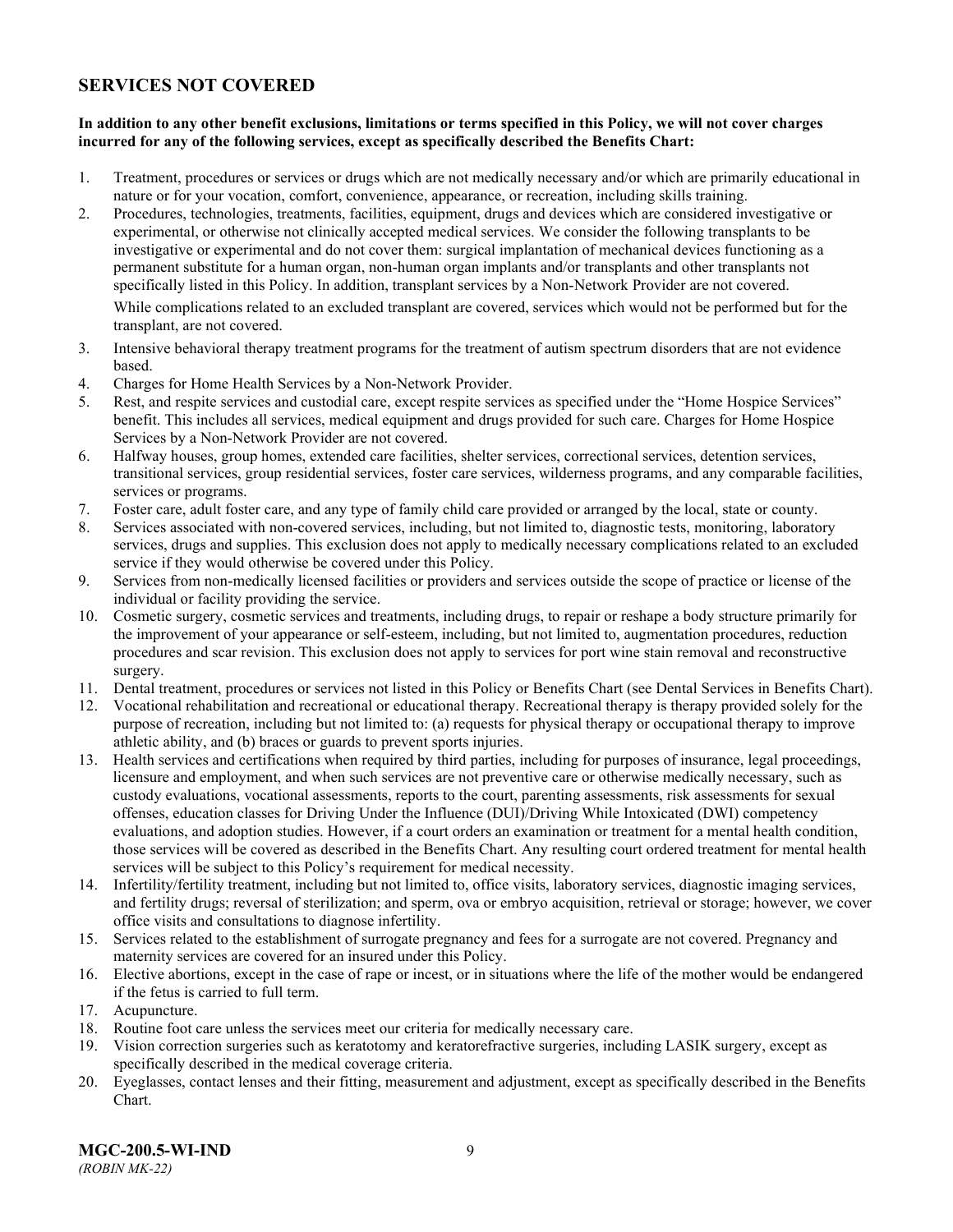- 21. Communication aids or devices: equipment to create, replace or augment communication abilities including, but not limited to, speech processors, receivers, communication boards, or computer or electronic assisted communication.
- 22. Implantable and osseointegrated or bone-anchored hearing aids and their fitting, except as specifically described in the Benefits Chart. This exclusion does not apply to cochlear implants.
- 23. Medical Food. Enteral feedings, unless they are the sole source of nutrition used to treat a life-threatening condition, nutritional supplements, over-the-counter electrolyte supplements and infant formula. This exclusion does not apply to oral amino acid based elemental formula or other items if they meet our medical coverage criteria.
- 24. Drugs for the treatment of growth deficiency.
- 25. Services provided by a family member of the enrollee, or a resident in the enrollee's home.
- 26. Religious counseling; marital/relationship counseling and sex therapy.
- 27. Private duty nursing services.
- 28. Services that are provided to you, if you also have other primary insurance coverage for those services and you do not provide us the necessary information to pursue Coordination of Benefits, as required under this Policy.
- 29. For Non-Network Benefits, the portion of a billed charge for an otherwise covered service by a provider, which is in excess of the usual and customary charges. We also do not cover charges or a portion of a charge which is either a duplicate charge for a service or charges for a duplicate service.
- 30. Charges for services (a) for which a charge would not have been made in the absence of insurance or health plan coverage, or (b) which you are not legally obligated to pay, and (c) from providers who waive copayment, deductible and coinsurance payments by the insured, except in cases of undue financial hardship.
- 31. Provider and/or insured travel and lodging incidental to travel, regardless if it is recommended by a physician.
- 32. Health club memberships.
- 33. Massage therapy for the purpose of comfort or convenience of the insured.
- 34. Replacement of prescription drugs, medications, equipment and supplies due to loss, damage or theft.
- 35. Autopsies.
- 36. For Network Benefits, charges incurred for transplants received at facilities which are not designated facilities.
- 37. Accident-related dental services if treatment is (1) provided to teeth which are not sound and natural, (2) to teeth which have been restored, (3) initiated beyond six months from the date of the injury, (4) received beyond the initial treatment or restoration, or (5) received beyond twenty-four months from the date of injury; or charges for accident-related dental services by a Non-Network Provider.
- 38. Nonprescription (over the counter) drugs or medications, including, but not limited to, vitamins, supplements, homeopathic remedies, and non-FDA approved drugs, unless listed on the Formulary and prescribed by a physician or legally authorized health care provider under applicable state and federal law. The Formulary is a current list, which may be revised from time to time, of prescription drugs, medications, equipment and supplies. The Formulary is available by calling Member Services, or logging on to your "*my*HealthPartners" account at [healthpartners.com.](http://www.healthpartners.com/) This exclusion does not include over-the-counter contraceptives for women as allowed under the Affordable Care Act when the insured obtains a prescription for the item. In addition, if the insured obtains a prescription, this exclusion does not include aspirin to prevent cardiovascular disease for men and women of certain ages; folic acid supplements for women who may become pregnant; fluoride chemoprevention supplements for children without fluoride in their water source; and iron supplements for children ages 6-12 months who are at risk for anemia.
- 39. Hair prosthesis (wigs).
- 40. Charges for phone, data, software or mobile applications/apps unless specifically described as covered in our medical coverage criteria for the device or service.
- 41. Charges for sales tax.
- 42. Charges for elective home births.
- 43. Professional services associated with substance use disorder interventions. A "substance use disorder intervention" is a gathering of family and/or friends to encourage a person covered under this Policy to seek substance use disorder treatment.
- 44. Services provided by naturopathic providers.
- 45. Commercial weight loss programs and exercise programs, and all weight loss/bariatric surgery.
- 46. Oral surgery to remove wisdom teeth.
- 47. Orthognathic treatment or procedures and all related services.
- 48. All drugs used for the treatment of sexual dysfunction.
- 49. Treatment, procedures, or services or drugs which are provided when you are not covered under this Policy.
- 50. Non-medical administrative fees and charges including but not limited to medical record preparation charges, appointment cancellation fees, after hours appointment charges, and interest charges.
- 51. Medical cannabis.
- 52. Routine eye exams for adults age 22 and older.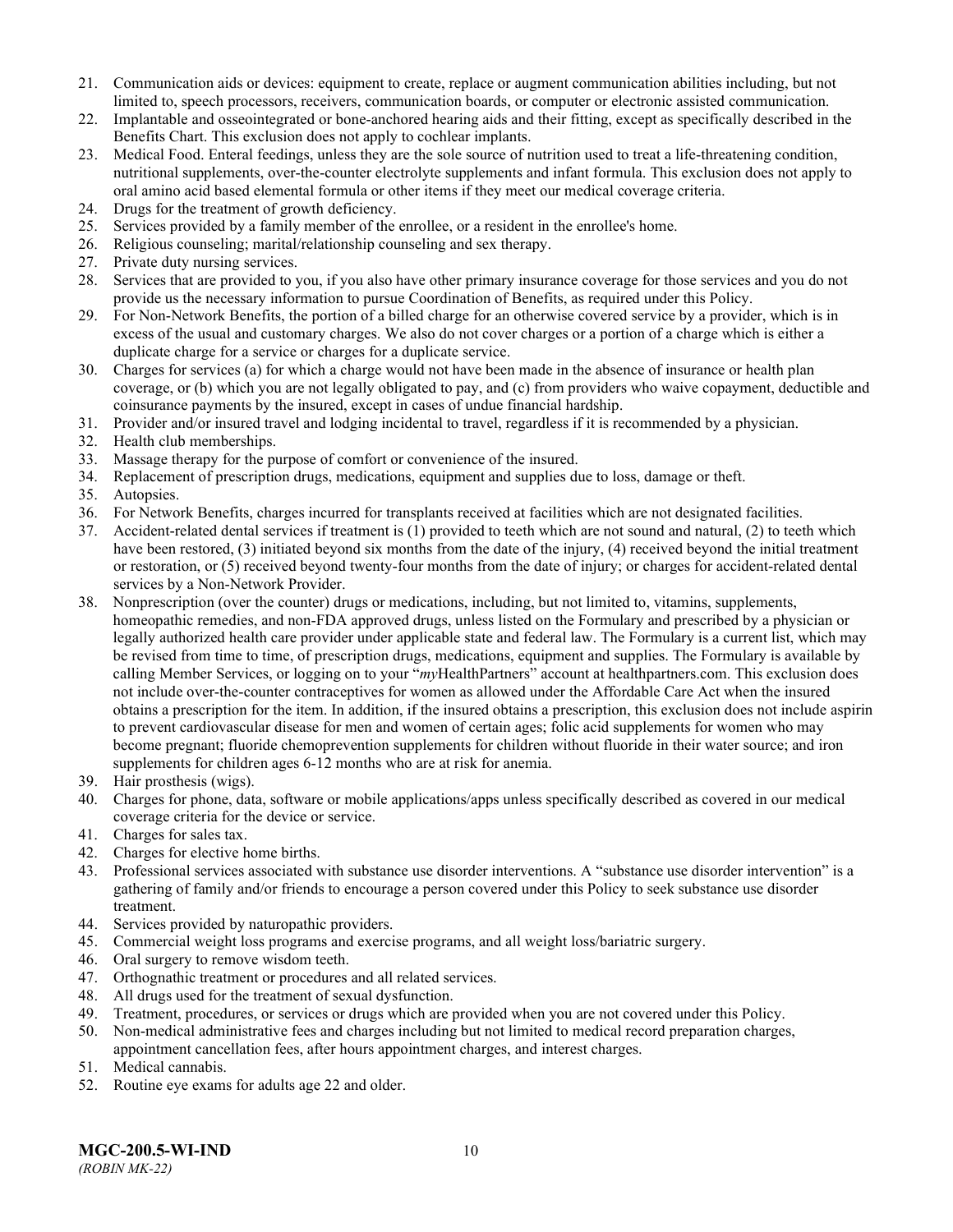- 53. Drugs on the Excluded Drug List. The Excluded Drug List includes select drugs within a therapy class that are not eligible for coverage. This includes drugs that may be excluded for certain indications. The Excluded Drug List is available at healthpartners.com.
- 54. Drugs that are newly approved by the FDA until they are reviewed and approved by HealthPartners Pharmacy and Therapeutics Committee.

### <span id="page-13-0"></span>**DISPUTES AND COMPLAINTS**

### <span id="page-13-1"></span>**DETERMINATION OF COVERAGE**

Eligible services are covered only when medically necessary for the proper treatment of an insured. Our medical directors, or their designees, make coverage determinations of medical necessity, restrictions on access and appropriateness of treatment, and they make final authorization for certain covered services. Coverage determinations are based on established medical policies, which are subject to periodic review and modification by the medical directors. Coverage determinations for prescription drugs are based on requirements established by the HealthPartners Pharmacy and Therapeutics Committee, and are subject to periodic review and modification.

### **COMPLAINTS**

1. **In General:** We have a complaint procedure to resolve concerns you may have about benefits, administrative processes, or services from us or from our contracted providers. Most concerns can be resolved quickly and informally through the complaint process. To start, you may call Member Services. This complaint process is available to enrollees, applicants, former enrollees, or any authorized representative acting on behalf of an enrollee, applicant or former enrollee seeking to resolve a concern which arose during the enrollee's membership or enrollment for membership.

### 2. **Definitions**

**Adverse Determination.** This is a denial, reduction, or termination of, or failure to provide or make payment for a benefit for any of the following reasons:

- Failure to provide or make payment for a benefit based on a utilization review.
- Failure to provide or make payment for a benefit based on a determination that the benefit is investigational or experimental.

In addition, an adverse determination includes a recession of coverage. A recession is a discontinuance or cancellation of coverage that has retroactive effect. A cancellation or discontinuance of coverage is not a recession if it is effective retroactively because of a failure to pay premiums or contributions on a timely basis.

**Complaint**. This is an expression of dissatisfaction by you or your authorized representative pertaining to services or benefits provided by us or our contracted providers during your enrollment or application for enrollment under this Policy. Many complaints or questions can be resolved informally by calling Member Services.

**Experimental Treatment Determination.** A determination by, or on behalf of HealthPartners Insurance Company, to which all of the following apply:

- A proposed treatment has been reviewed;
- Based on the information provided, the treatment has been determined to be experimental according to the terms of this Policy;
- Based on the information provided, we have denied payment for the treatment.

**Grievance.** This is a written statement of dissatisfaction by you or your authorized representative pertaining to concerns about the provision of services, claims practices or benefit administration during your enrollment or application for enrollment on this Policy.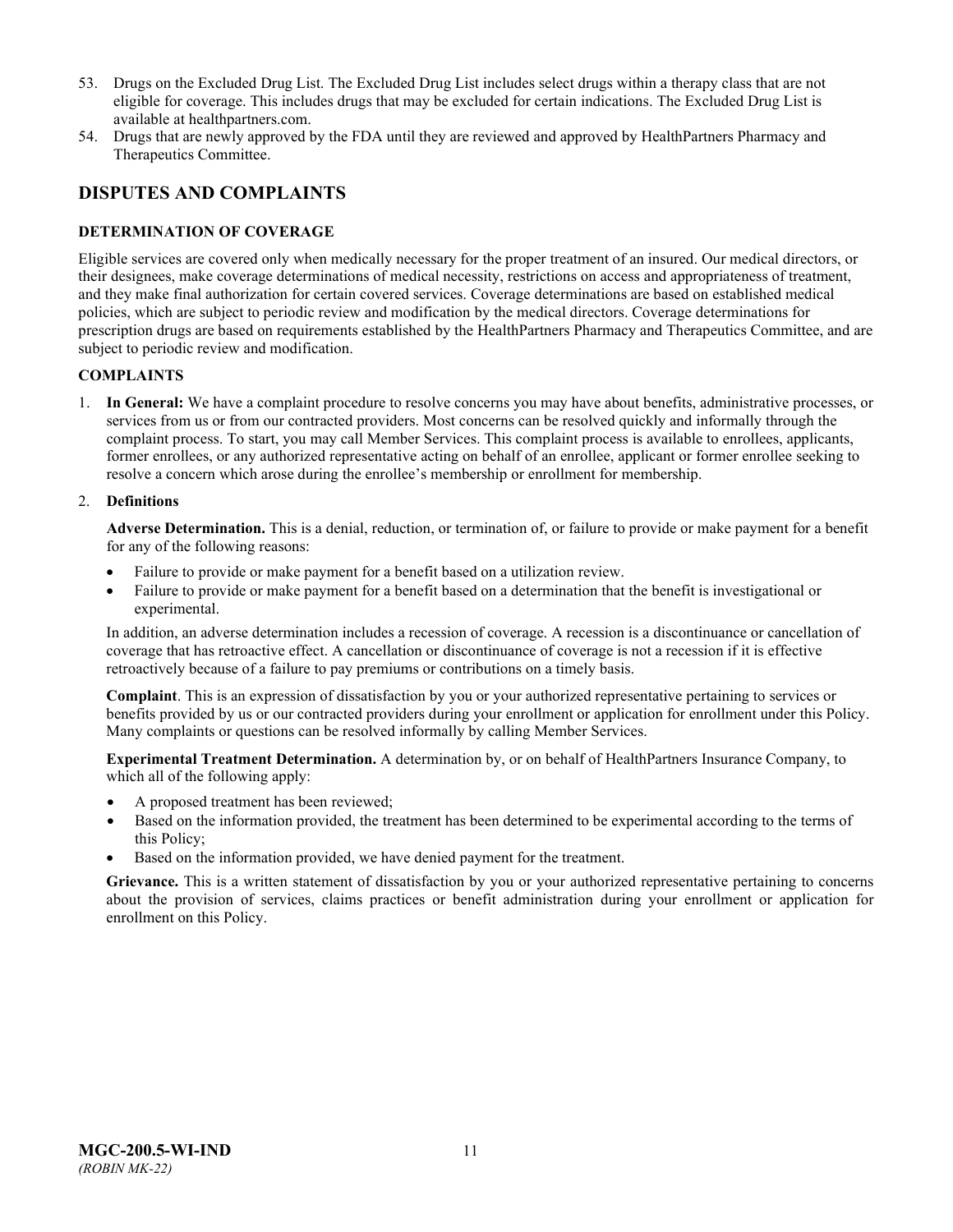### 3. **Complaint and Grievance Procedure**

### a. **Complaint Process**

If you have a concern and would like our assistance, you may call Member Services at 888-360-0622 to issue a complaint. Member Services will investigate the complaint and notify you or your authorized representative of the outcome of our review. We will make every effort to resolve the complaint.

If you are dissatisfied with our resolution, you may pursue the plan's grievance process. In addition, you may alternately skip this complaint process and proceed directly to the grievance process.

If your complaint involves a claim for medical services that was denied based on our clinical coverage criteria, your provider can discuss the decision with a clinician who reviewed the request for coverage. He or she should refer to the denial notice for information or call Member Services for assistance.

### b. **Grievance Process**

You or your authorized representative may seek further review of a complaint not resolved through the complaint process described above. The steps in this grievance process are outlined below.

(1) **Standard Grievance.** You or your authorized representative must file your written request for review within 3 years of the adverse decision. Send your written request, including comments, documents, records and other information relating to the grievance, the reasons you believe you are entitled to benefits, and any other supporting information to:

> HealthPartners Insurance Company Member Rights & Benefits 8170 33rd Avenue South P.O. Box 9463 Minneapolis, MN 55440-9463 FAX: 952-853-8742

Within 5 business days of receiving your request, we will send to you or your authorized representative a written notification stating we received your request.

Upon request and at no charge to you, you will be given reasonable access to and copies of all documents, records and other information relevant to your grievance.

If the decision is to deny your request, you or your authorized representative have the right to appear in person before, or by teleconference with, the grievance committee to present any verbal testimony, written comments, records, or documents pertinent to the grievance. We will send you written notification of the date, time and place of the grievance panel meeting at least seven (7) days prior to the meeting date.

We will review your grievance and notify you in writing of our grievance decision within 30 calendar days of our receipt of your request.

(2) **Expedited Grievance.** If your grievance concerns urgently-needed services, and the review timeframes specified above could result in adverse health effects, the procedure specified in paragraph (1) above does not apply. For urgently-needed services, you and your health care provider may request an expedited grievance either verbally, by calling Member Services, or in writing. We will review your request as expeditiously as possible, taking into account any medical exigencies. We will provide notification of the outcome of our review within 72 hours. An urgent internal and external review may occur at the same time.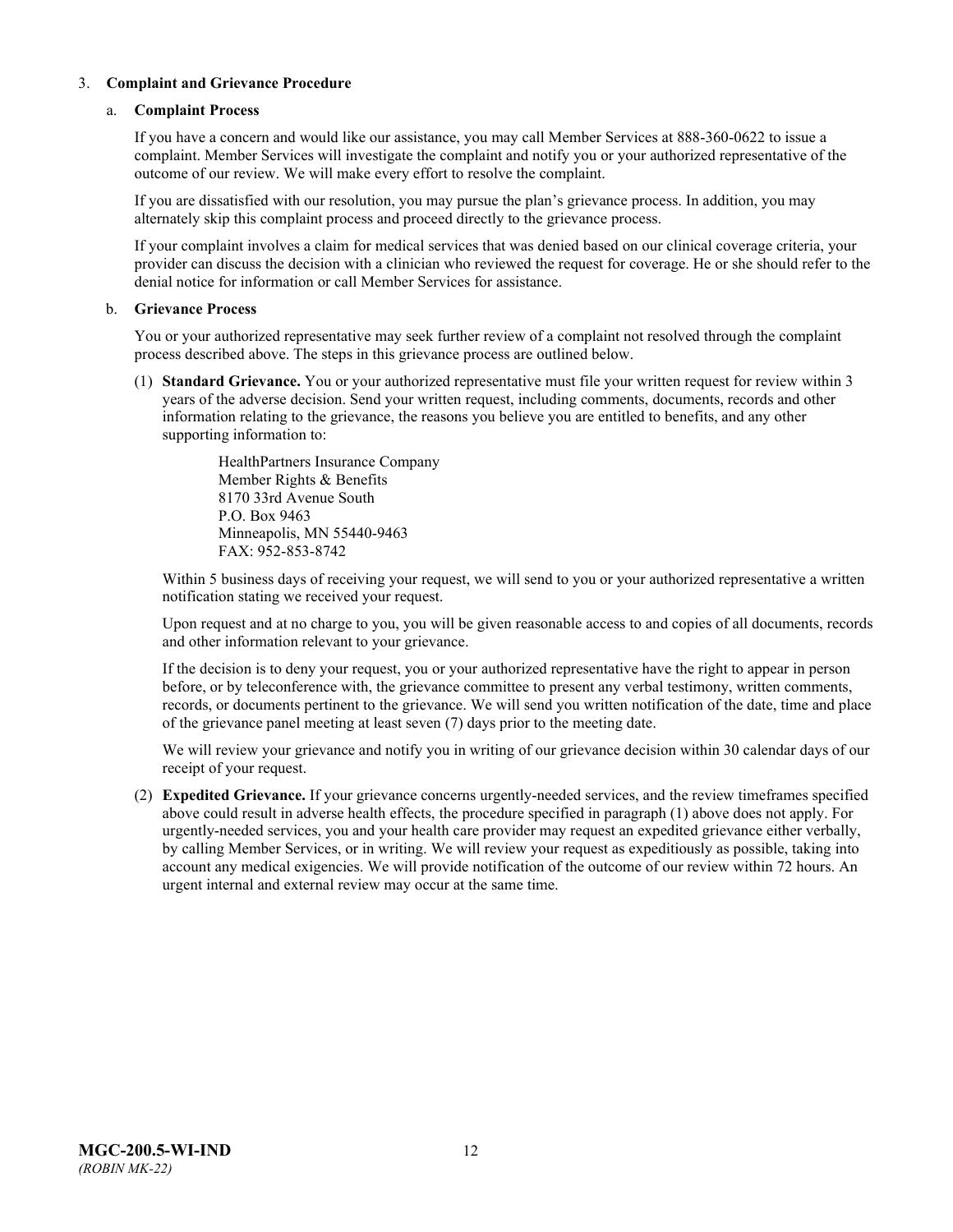#### 4. **Independent Review Procedures:**

- a. If we have made an Adverse Determination (defined above), you may request independent review of our decision if you request an external review within four months of the date of the grievance resolution letter.
	- To initiate an external review process, you or your representative may submit a written request for an independent review to us. Send your request to:

HealthPartners Insurance Company Member Rights & Benefits 8170 33rd Avenue South P.O. Box 9463 Minneapolis, MN 55440-9463 FAX: 952-853-8742

If you believe your request involves urgently-needed services, or if we mutually agree that your request should proceed directly to independent review, you should send your request to us.

- Upon receipt of the request for independent review, the Independent Review Organization ("IRO") must provide immediate notice of the review to the complainant and to us. Within 10 business days, the enrollee and HealthPartners Insurance Company must provide the reviewer with any information they want to be considered. The enrollee or his or her authorized representative and HealthPartners Insurance Company shall be given an opportunity to present their facts and arguments. Any aspect of the external review involving medical determinations must be performed by a health care professional with expertise in the medical issue being reviewed.
- b. The IRO will notify you and us of its determination within 45 calendar days (or within 72 hours of its receipt of all needed information, if the independent review is expedited).
- c. The determination of the IRO is binding on you and on us. However, decisions regarding rescissions are not binding on the insured.
- 5. **Office of the Commissioner of Insurance.** You may contact the **OFFICE OF THE COMMISSIONER OF INSURANCE,** a state agency which enforces Wisconsin's insurance laws, and file a complaint. You can file a complaint electronically with the **OFFICE OF THE COMMISSIONER OF INSURANCE** at its website at http://oci.wi.gov/, or by writing to:

Office of the Commissioner of Insurance Complaints Department PO Box 7873 Madison, WI 53707-7873

or you can call 800-236-8517 outside of Madison or 266-0103 in Madison, and request a complaint form.

### <span id="page-15-0"></span>**CONDITIONS**

### <span id="page-15-1"></span>**RIGHTS OF REIMBURSEMENT AND SUBROGATION**

If we provide or pay for services to treat an injury or illness caused by the act or omission of another party, we have the right to recover the value of those services and payments made. This right shall be by reimbursement and subrogation. The right of reimbursement means you must repay us at the time you receive a recovery and we will be entitled to immediately collect the reasonable value of our payments from said settlement fund. The right of subrogation means that we may make claim in your name or our name against any persons, organizations or insurers on account of such injury or illness.

The right of reimbursement and subrogation applies to any type of recovery from any third party, including but not limited to recoveries from tortfeasors, underinsured motorist coverage, uninsured motorist coverage, medical payments coverage, any applicable umbrella coverage, other substitute coverage or any other right of recovery, whether based on tort, contract, equity or any other theory of recovery. The right of reimbursement is binding upon you, your legal representative, your heirs, next of kin and any beneficiary, trustee or legal representative of your heirs or next of kin in the event of your death. Any amounts you receive from such a recovery must be held in trust for our benefit to the extent of our subrogation claims.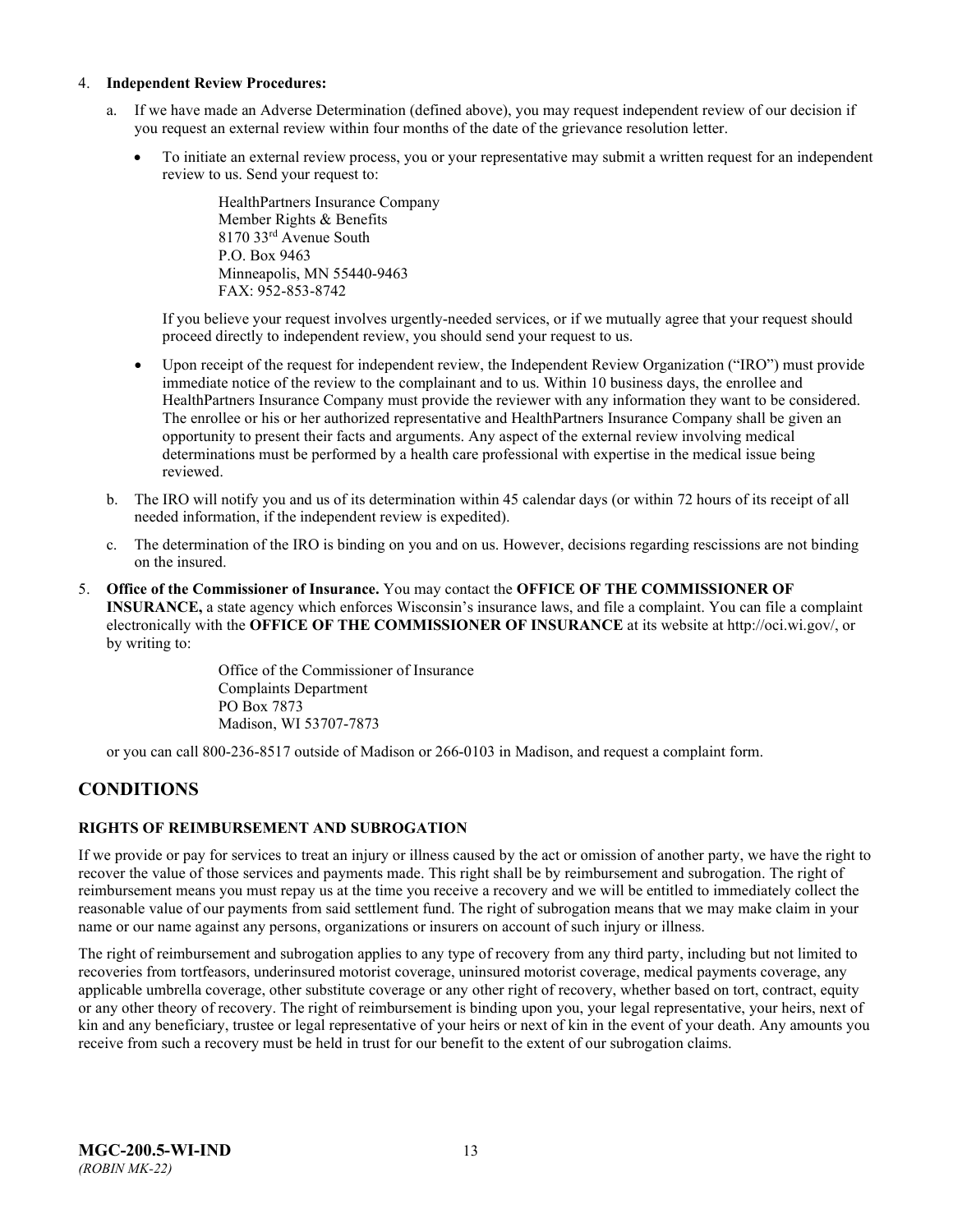You agree to cooperate fully in every effort by us to enforce our rights of reimbursement and subrogation. You also agree that you will not do anything to interfere with those rights. You are required by this Policy to promptly inform us in writing of any potential or pending claim for recovery you may have on account of such injury or illness. Our rights under this part may be subject to and limited by Wisconsin Law but are not limited by our right to recovery from another source. Our rights shall not be reduced by attorney's fees or any other costs of collection incurred by you. We may not have a right to recovery if you have not been made whole, after taking into consideration any comparative negligence. If a dispute arises over the question of whether or not you have been made whole, we have the right to a judicial determination of what dollar amount constitutes full recovery.

### **COORDINATION OF BENEFITS**

This Coordination of Benefits provision applies when the insured has group health care coverage in addition to coverage under this Policy. The insured's benefits under this plan are reduced so that the total benefits do not exceed 100% of covered services.

Certain facts are needed to coordinate benefits. We have the right to decide which facts we need. Consistent with applicable state and federal law, we may get needed facts from or give them to any other organization or person, without your further approval or consent unless applicable state or federal law prevents disclosure of the information without the consent of the patient or the patient's representative. Each person claiming benefits under this Policy must give us facts we need to pay the claim.

If we pay more than we should have paid under this Coordination of Benefits rule, we may recover the excess from one or more of the following:

- the persons we paid or for whom we have paid;
- insurance companies; or
- other organizations.

The amount paid includes the reasonable cash value of any benefits provided in the form of services.

### **MEDICARE AND THIS POLICY**

Medicare is a primary payer for Medicare enrollees who are eligible for Medicare because (a) they have reached age 65, or (b) are under age 65, and covered by Medicare because of disability or end stage renal disease.

The benefits under this Policy are not intended to duplicate any benefits to which insureds are, or would be, entitled under Medicare. All sums payable under Medicare for services provided pursuant to this Policy shall be payable to and retained by us. Each insured shall complete and submit to us such consents, releases, assignments and other documents as may be requested by us in order to obtain or assure reimbursement under Medicare for which insureds are eligible.

We also reserve the right to reduce benefits for any medical expenses covered under this Policy by the amount of any benefits available for such expenses under Medicare. This will be done before the benefits under this Policy are calculated. Charges for services used to satisfy an insured's Medicare Part B deductible will be applied under this Policy in the order received by us. Two or more charges for services received at the same time will be applied starting with the largest first.

The benefits under this Policy are considered secondary to those under Medicare only when the insured has actually enrolled in Medicare.

The provisions of this section will apply to the maximum extent permitted by federal or state law. We will not reduce the benefits due any insured where federal law requires that we determine our benefits for that insured without regard to the benefits available under Medicare.

### <span id="page-16-0"></span>**EFFECTIVE DATE AND ELIGIBILITY**

### <span id="page-16-1"></span>**EFFECTIVE DATE**

**Open Enrollment Period.** During the open enrollment period November 1 – December 24 your coverage will be effective on January 1.

**Special Enrollment Period.** If you enroll during a special enrollment period, your coverage is effective:

- 1. In the case of birth, adoption or placement for adoption, or a child support order or other court order, coverage is effective on the date of birth, adoption or placement for adoption, or the date specified in a child support order or other court order;
- 2. In the case of marriage, coverage is effective the first day of the following month;

**MGC-200.5-WI-IND** 14 *(ROBIN MK-22)*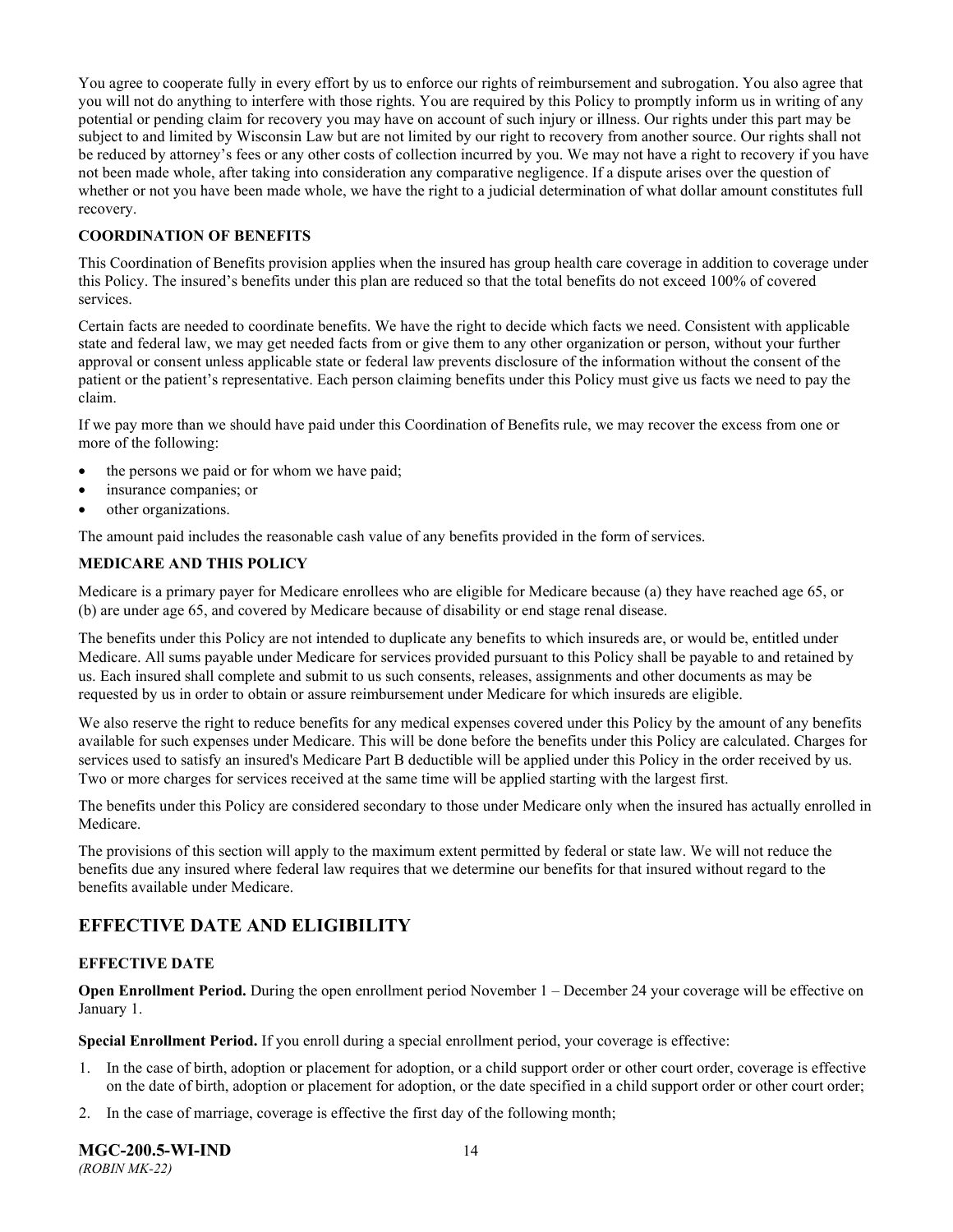- 3. In the case where a qualified individual loses minimum essential coverage, coverage is effective the first day of the following month;
- 4. In the case of an individual gaining access to a new Qualified Health Plan due to a permanent move AND you had qualifying coverage for at least one day in the 60 days before your move, coverage is effective on the first of the month following the move;
- 5. For all other special enrollment period events listed below under the subsection titled, "Eligibility", coverage is effective:
	- a. On the first day of the following month if your Qualified Health Plan selection is received between the first and the fifteenth day of any month; or
	- b. On the first day of the second following month if your Qualified Health Plan selection is received between the sixteenth and the last day of any month.

### <span id="page-17-0"></span>**ELIGIBILITY**

You must enroll yourself and any eligible dependents during the annual open enrollment period or a special enrollment period to be covered under this Policy, except as specified below for a newborn or newly adopted child.

**Open Enrollment Period.** The open enrollment period begins on November 1 and extends through December 24. The annual open enrollment period and the date you have to enroll yourself and any eligible dependents are defined under federal law and may vary.

**Special Enrollment Period.** You are eligible to enroll outside of the open enrollment period if you qualify for a special enrollment period. The following events qualify for a special enrollment period:

- 1. You must enroll yourself and any eligible dependents within 30 days of any of the following HIPAA qualifying events listed under this item 1:
	- If you or your dependents lose group coverage because of termination of employment (except for gross misconduct) or reduction in hours.
	- If you or your dependents lose group coverage because of the death of the enrollee.
	- If you or your dependents lose group coverage because of divorce or legal separation.
	- If your dependent loses group coverage because of loss of eligibility as a dependent child.
	- If you or your dependents lose group coverage because the group enrollee's initial enrollment for Medicare.
	- For a retired enrollee, spouse and other dependents, if you lose group coverage because of the bankruptcy filing by a former employer, under Title XI, United States Code, on or after July 1, 1986.
- 2. You must enroll yourself and any eligible dependents within 60 days of any of the following ACA qualifying events listed below:
	- If you or any of your eligible dependents lose minimum essential coverage (failure to pay premium or a rescission of coverage allowed under federal law do not qualify as a loss of minimum essential coverage). If you or any of your eligible dependents lose minimum essential coverage, you may enroll anytime during the period starting 60 days prior to and ending 60 days following your loss of minimum essential coverage.
	- If you have any newly acquired dependents through marriage, birth, adoption, or placement for adoption, or through a child support order or other court order.
	- If you become a citizen, national or lawfully present individual in the U.S.
	- If you are qualified, but experience an error in enrollment.
	- If you are enrolled in another Qualified Health Plan and you successfully demonstrate to the Marketplace that your Qualified Health Plan has substantially violated a material provision of its Policy.
	- If you are newly eligible or lose eligibility for advance payment of the premium tax credit, or you experience a change in eligibility for cost sharing reductions.
	- If you become eligible for a new Qualified Health Plan offered through the Marketplace because of a permanent move and you had minimum essential coverage for one or more days during the 60 days prior to the permanent move.
	- If you are an Indian, as defined by section 4 of the Indian Health Care Improvement Act, you may enroll in a Qualified Health Plan or change from one Qualified Health Plan to another one time per month.
	- If you are a qualified individual or enrollee and you demonstrate to the Marketplace, in accordance with the Department of Health Services guidelines, that you meet other exceptional circumstances as the Marketplace may provide, you may enroll in a Qualified Health Plan.

**Late Enrollment.** If you do not enroll yourself or any eligible dependents during the open enrollment period or a special enrollment period, you must wait until the next annual open enrollment period to enroll yourself and any eligible dependents.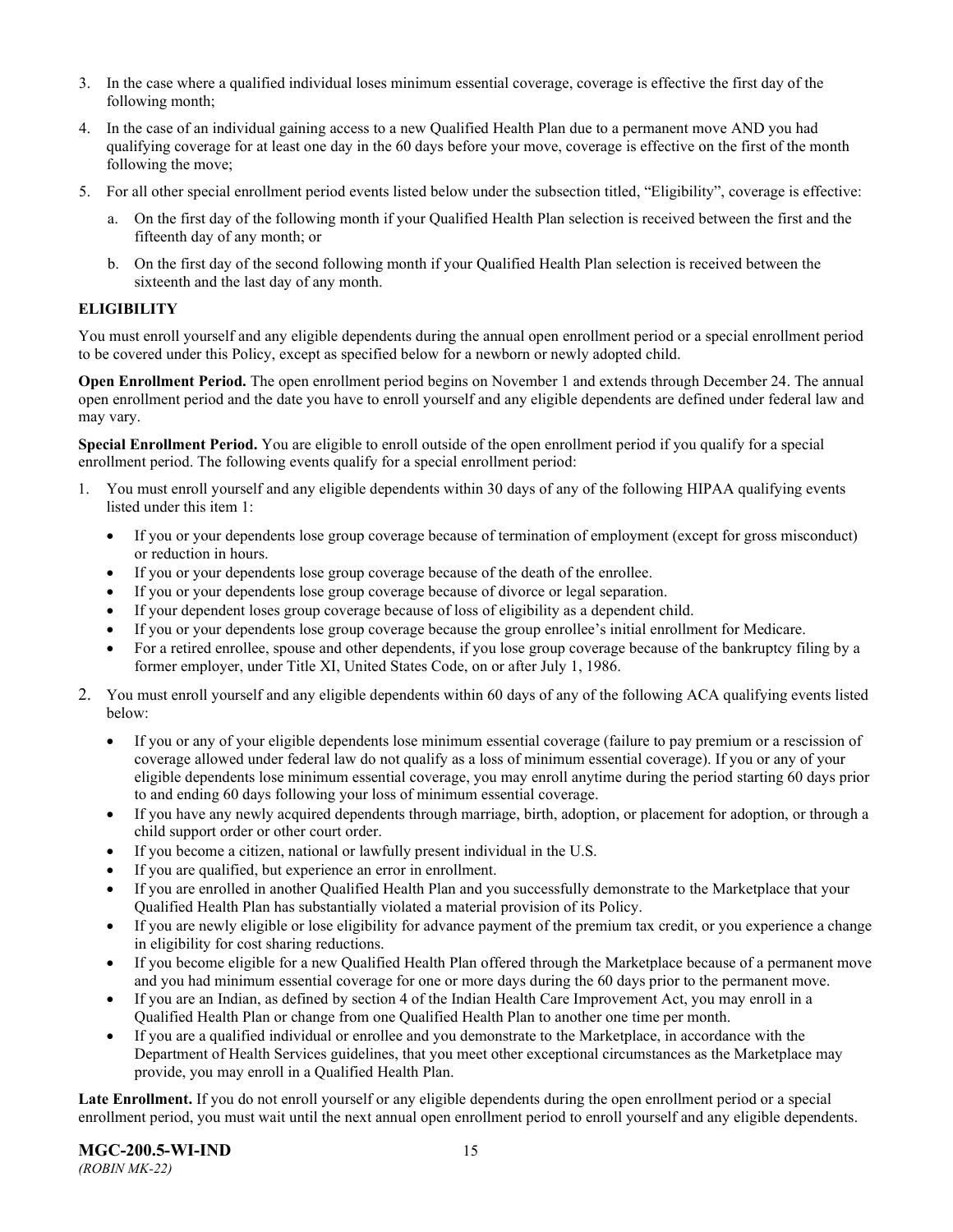**Newborn or Newly Adopted Child Enrollment**. Your newborn child, or covered dependent's newborn child, is automatically covered for the first 60 days after birth. Your adopted child or child placed for adoption is covered for the 60 days immediately following the date the child is placed in your home or the date of the final court order granting the adoption. Coverage is effective from the date of birth or adoption (or date of placement for adoption). If premium is required to add the child for coverage under this Policy you must notify us and send the required premium within 60 days of the child's birth, adoption or placement for adoption. If premium is not required to add the child under this Policy, you should still notify us as soon as possible, so we can enroll the child in the plan.

If you do not notify us, or do not pay the required premium, within the initial 60 day period following birth, adoption or placement for adoption and you would like to add your child or grandchild for coverage, you may add the child for up to one year from the date of birth or adoption if you pay the required premium; premium payments that are past due may be subject to interest. If you do not add your child or grandchild within one year, that child will be considered a late entrant.

### <span id="page-18-0"></span>**CHANGES IN COVERAGE**

All changes to the Policy must be approved by us. No agent can legally change the Policy or waive any of its terms.

<span id="page-18-1"></span>Any change in coverage required by state or federal law becomes effective according to law.

### **TERMINATION**

Termination of coverage for the enrollee constitutes automatic termination of coverage for all of the enrollee's enrolled dependents, unless otherwise specified by the enrollee.

### <span id="page-18-2"></span>**VOLUNTARY TERMINATION**

You may cancel your Marketplace plan any time. To cancel this Policy, contact the Marketplace Call Center. In most cases coverage ends immediately, but not always. Once you terminate this Policy, you cannot re-enroll until the next annual open enrollment period (unless you qualify for special enrollment period). The best way to make sure coverage ends on the right date is to contact the Marketplace Call Center and request the change.

### <span id="page-18-3"></span>**INVOLUNTARY TERMINATION**

We may terminate your coverage under this Policy if any of the following apply:

- If we no longer offer coverage in the individual market, subject to 180 days advance notice of termination.
- If we terminate a particular plan or product, subject to 90 days advance notice of termination. In this case, you would be able to select a different plan or product.
- If you move outside of our service area, subject to 31 days advance notice of termination.
- If an enrolled dependent no longer meets this Policy's definition of eligible dependent, coverage for that dependent terminates on the last day of the month in which the dependent's eligibility ceases.
- To the extent that a termination would be considered a rescission under state or federal law under the last bulleted item we are required to give you 30 days advance notice of termination.
- If we receive information from the Marketplace to terminate your coverage.

We cannot renew your coverage with us if the following applies:

• If we have knowledge that you are entitled to Medicare Part A or enrolled in Medicare Part B and renewal of individual coverage with us through a different policy or contract would duplicate benefits for which you are otherwise entitled, then any renewal of your individual coverage with us through a different policy or contract is prohibited by federal law and cannot be renewed.

### <span id="page-18-4"></span>**TERMINATION FOR CAUSE**

- The premium payment is due on or before the  $1<sup>st</sup>$  of each month that coverage is provided. There is a 10-day grace period during which to pay the required premium. Coverage under this Policy will continue in force during the grace period. If no payment is received by us within the 10-day grace period, coverage terminates retroactive to the paid through date.
- If you are a recipient of advance payment of the premium tax credit, you have a 3-month grace period, provided you have paid at least one full month's premium during the benefit period. If your premium payment is late, we will send a notice stating that your coverage will terminate at the end of the first month of the three month grace period if you do not pay your full premium within the 3-month grace period. If all premium due is not paid within the 3-month grace period, your coverage will retroactively terminate at the end of the first month of the three month grace period in the initial termination letter. You will be responsible for payment of any services provided after the date of termination.